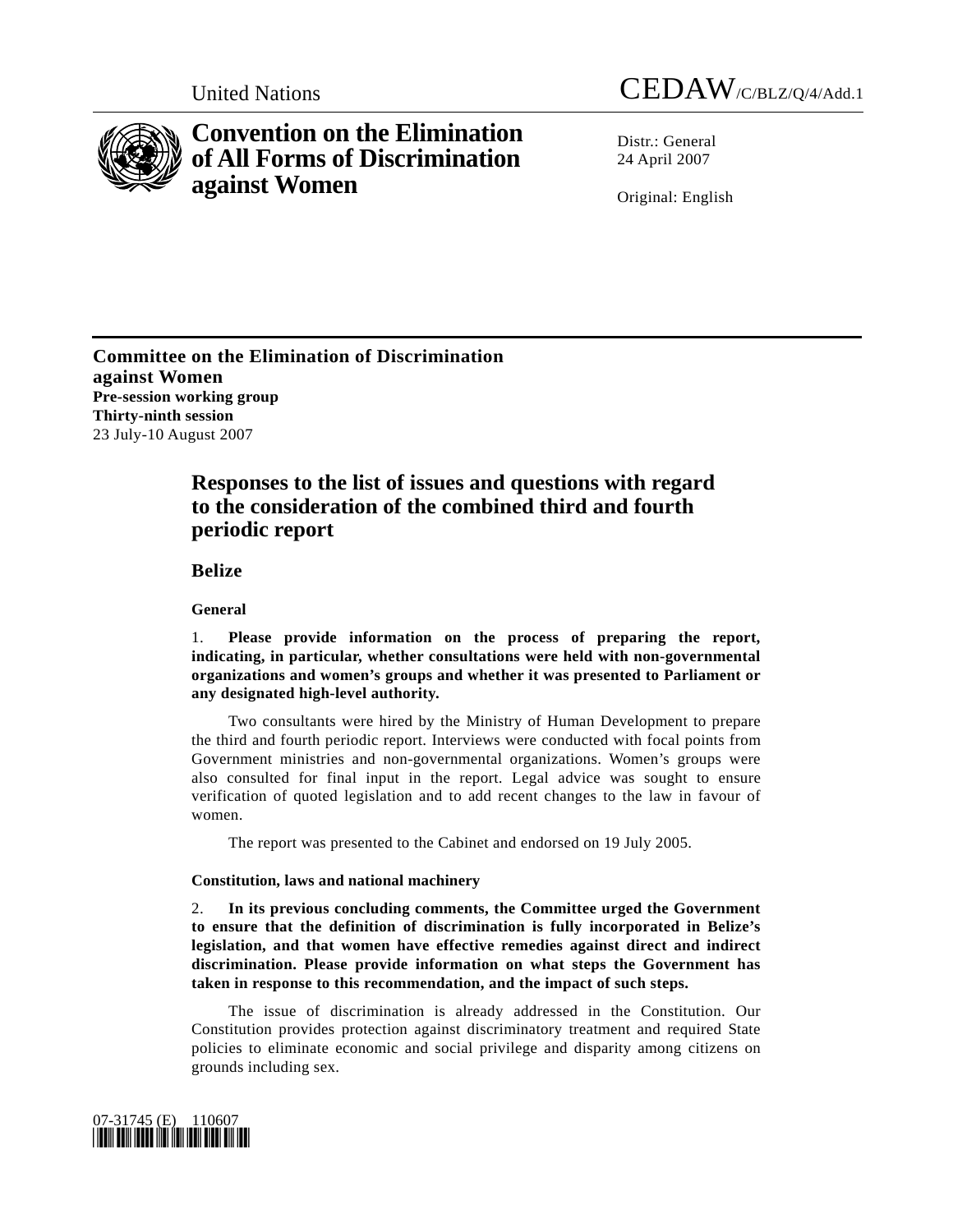The National Gender Policy approved by the Government of Belize in 2003 sets out to identify the inequalities experienced by both men and women and suggests actions for the correction of gender disparities as well as giving direction for the coordination and implementation of the policy. The critical areas identified in the policy are: health; wealth and employment generation; violence-producing conditions; education and skills training; power and decision-making. The National Gender Policy serves as a guide on which national projects and programmes on gender equity are based. This document assigns responsibility to the National Women's Commission to ensure that the commitments in the Policy are implemented in an effort to address the challenges faced by women in the areas of education, health, violence, decisionmaking and wealth and employment generation.

 In addition, the Women's Agenda 2003-2008 covers three main areas: the legal status of women, sociopolitical issues affecting the development of Belizean women and the economic empowerment of women.

 It is to be noted that the issue of discrimination was carefully examined in the case of the unmarried pregnant teacher and her right to non-discrimination upheld.

 In 2005 the National Women's Commission, the Women's Department and the National Committee for Families and Children lobbied and advocated for female Belize Defence Force soldiers to not be discriminated against owing to pregnancy. In July 2005 the Cabinet directed that the Belize Defence Board be advised that the practice of taking disciplinary action against women soldiers because they were pregnant is discriminatory and should be discontinued.

### 3. **Please provide information about the impact of the case in which the Court of Appeal ruled in favour of the unmarried pregnant teacher who was dismissed.**

 The impact has been extremely positive on a national level. This particular case of the unmarried pregnant teacher has set a very important precedent for the country, especially since the Ministry of Education took the stand that it was an act of discrimination. Since the Court of Appeal ruled in favour of the unmarried pregnant teacher who was dismissed, there has been no attempt since then of the Church management pursuing another termination. This case gained much public attention, making many more women aware of their right to no such discrimination.

## 4. **The report provides information on a number of laws that have been passed or amended since the submission of the last report, but states that women are not currently utilizing the laws (para. 25). Please provide specific information on any initiatives, including awareness-raising campaigns, being undertaken by the Government to ensure women's knowledge of their rights and existing legislation, as well as capacity to claim their rights.**

 One of the most significant initiatives has been the Women's Department Violence Against Women Awareness and Advocacy Campaign funded by the United Nations Development Fund for Women (UNIFEM) from 25 November 2005 to 23 March 2007. The project had three components: production of an audio-visual documentary on domestic violence; production of a women's handbook on domestic violence and a handbook on domestic violence and its effects on children; and capacity-building. On 1 June 2006 the Women's Department launched a documentary that captures the true stories of survivors of domestic violence and features interviews with key persons within our society who are playing an instrumental role in working towards eliminating domestic violence throughout our country as well as testimonials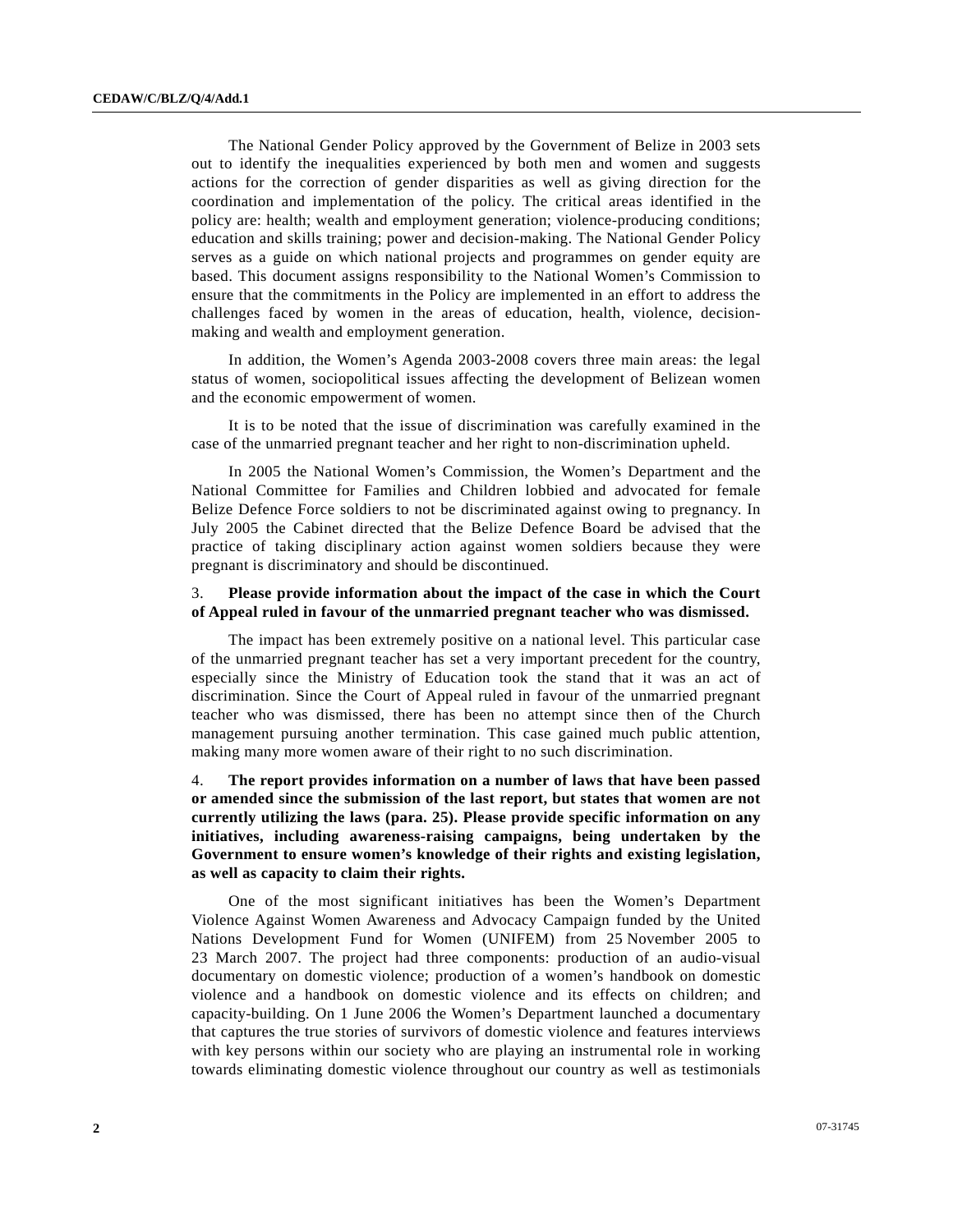from domestic violence survivors, perpetrators, legal prosecutors and social workers. Over a period of six months interviews were conducted countrywide with survivors of domestic violence, perpetrators and persons working within the area of domestic violence such as the police, magistrates, social workers, counsellors and key persons in Government responsible for this portfolio. The end result was the one-hour documentary entitled *Domestic Violence: The Belizean Reality*. The official launching of the documentary took place at the Bliss Centre for Performing Arts in Belize City. Over 400 persons attended that launching with representatives from the police, medical profession, schools, non-governmental organizations (NGOs), the Government, the Belize Defence Force and the community.

 On 25 November, the Women's Department published the *Women's Handbook on Domestic Violence*, which focuses on clearly defining domestic violence and discussing key issues that relate to this problem that continues to affect the lives of so many women and children throughout our country. It offers practical information on the various types of domestic violence, the cycle of violence, myths about domestic violence, warning signs of abuse and the effects of domestic violence on children. Most importantly, the *Handbook* gives information on how women can keep themselves and their children safe. It provides important information on the legal system as it relates to getting protection and occupation orders, pressing charges and going to court. Also included is a list of important numbers that women can call to get help.

 The Women's Department, through the assistance of a Challenges Worldwide volunteer who is an attorney, produced a legal training manual for its officers. The manual was developed to provide women development officers with the knowledge of pertinent legislation in an effort to equip them to offer comprehensive legal advice to their clients. The manual aims to increase officers' current knowledge on relevant legislation while training them in courtroom expectations and courtroom preparation and in ways to translate theory into accessible information.

 Another significant initiative has been the introduction of an annual Women's Summit. The first Summit was held on 8 March 2006 on International Women's Day. Two hundred women gathered at Belize's first Women's Summit to discuss three priority areas: women's educational achievements and challenges; sexual and reproductive health; and women's voices in leadership and decision-making roles. The Summit provided an opportunity to dialogue not only with Belizean women but also with 17 women from the United States of America who came as a delegation headed by Attallah Shabazz, Goodwill International Cultural Affairs and Project Development Ambassador for Belize. The Summit provided a valuable opportunity for women to gain knowledge of their rights and existing legislation as well as capacity to claim their rights. Participants shared the need for there to be a common vision that encompasses a Belizean society in which each girl, woman, boy and man realizes his/her full potential and plays a meaningful and active role in development and enjoys all benefits. This vision it was emphasized must be one that encompasses the academic, personal and spiritual growth and it must be extended to all communities especially in rural areas where girls and women need us the most. Participants agreed that we must adopt a human rights-based approach which is so integral to the elimination of poverty and that we must recognize the need for special attention to human rights of women and children.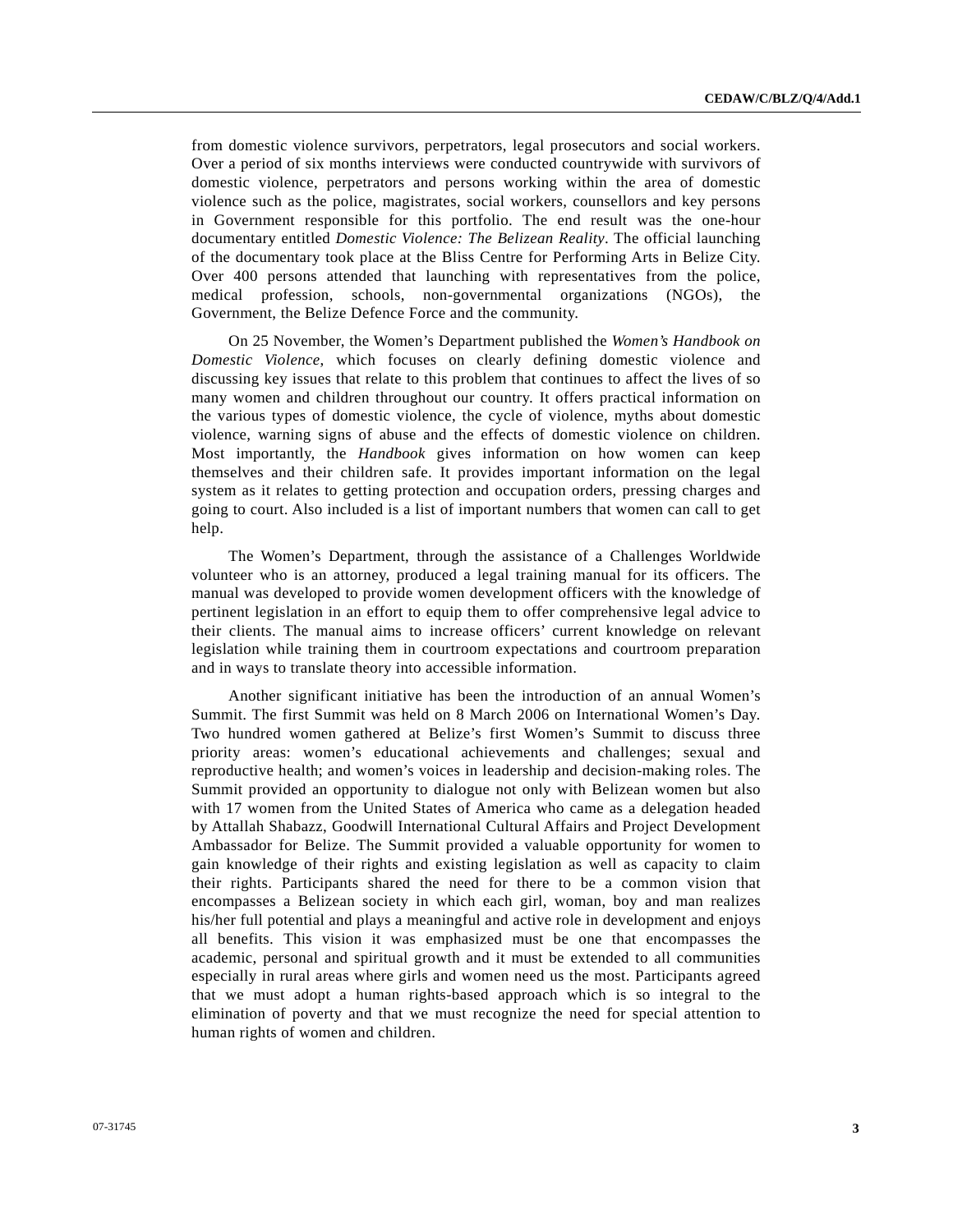The second Women's Summit, held on 8 March 2007, spoke directly to the Belizean reality of domestic violence. Representatives from the judiciary, the police, the ombudsman's office, the church, the media, men's groups, community-based organizations, Government and non-governmental organizations were invited to speak about their role in helping to end violence against women. The Attorney General introduced the Domestic Violence Act 2007, which repeals the current Domestic Violence Act of 1992, and introduces a new act that increases the power and jurisdiction of the Family Court and provides more severe criminal penalties in respect to domestic violence offences.

 The national machinery continued to collaborate with Government and nongovernmental organizations to commemorate the International Day to Eliminate Violence Against Women as a part of 16 Days of Activism Against Gender-based Violence (25 November-10 December 2006). Throughout the 16 days of activism the Women's Department, in partnership with other government departments, NGOs, schools, women's groups and other community-based organizations, invited the public to participate in candlelight vigils, rallies, forums and other activities held countrywide. All of those activities were aimed specifically at increasing public awareness about gender-based violence and HIV/AIDS as well as seeking to strengthen the human rights focus of violence against women, including their right to a life free of violence. In an attempt to reach children and adolescents at an early age before gendered identities and violence are internalized, specific emphasis was placed in 2006 on educational programmes for young persons.

5. **The report states that the Women's Department and the National Women's Commission are compromised in their efforts to evaluate the impact of laws and policies on the status of women, and by insufficient monitoring of the Convention (paras. 36 and 37). Please explain the measures the Government is taking to address these problems, including the technical training and enhancing the national machinery for the advancement of women with adequate decisionmaking capacity and financial and human resources.** 

 It must be noted that in relation to the Government's allocation of funds there has been an overall increase over a period of years in relation to capital expenditure. Those funds are complemented with external funds from international agencies.

 To address this particular problem of being compromised in their efforts to evaluate the impact of laws and policies, the Government, through the national machinery, has been networking with international agencies such as Challenges Worldwide Volunteers, England, which sends trained volunteers to Belize to work on specific projects. Over the past three years three attorneys have been sent to the Women's Department. In 2005 an attorney was assigned specifically to review the Domestic Violence Act and make recommendations for amendment. A Challenges Worldwide volunteer assigned to the Department spearheaded the review of the Act. The six-month review process included interviews with pertinent government officials, representatives from the non-government community, women development officers and intake officers, survivors and perpetrators of domestic violence. On 29 June 2005 the Women's Department presented its findings in the form of a report to 44 key stakeholders. Final recommendations on the report on the review of the Act prepared by the Women's Department were made and submitted to the Attorney General's Ministry in October. The recommendations include such areas as the powers of the courts and the police, the creation of standardized counselling programmes for victims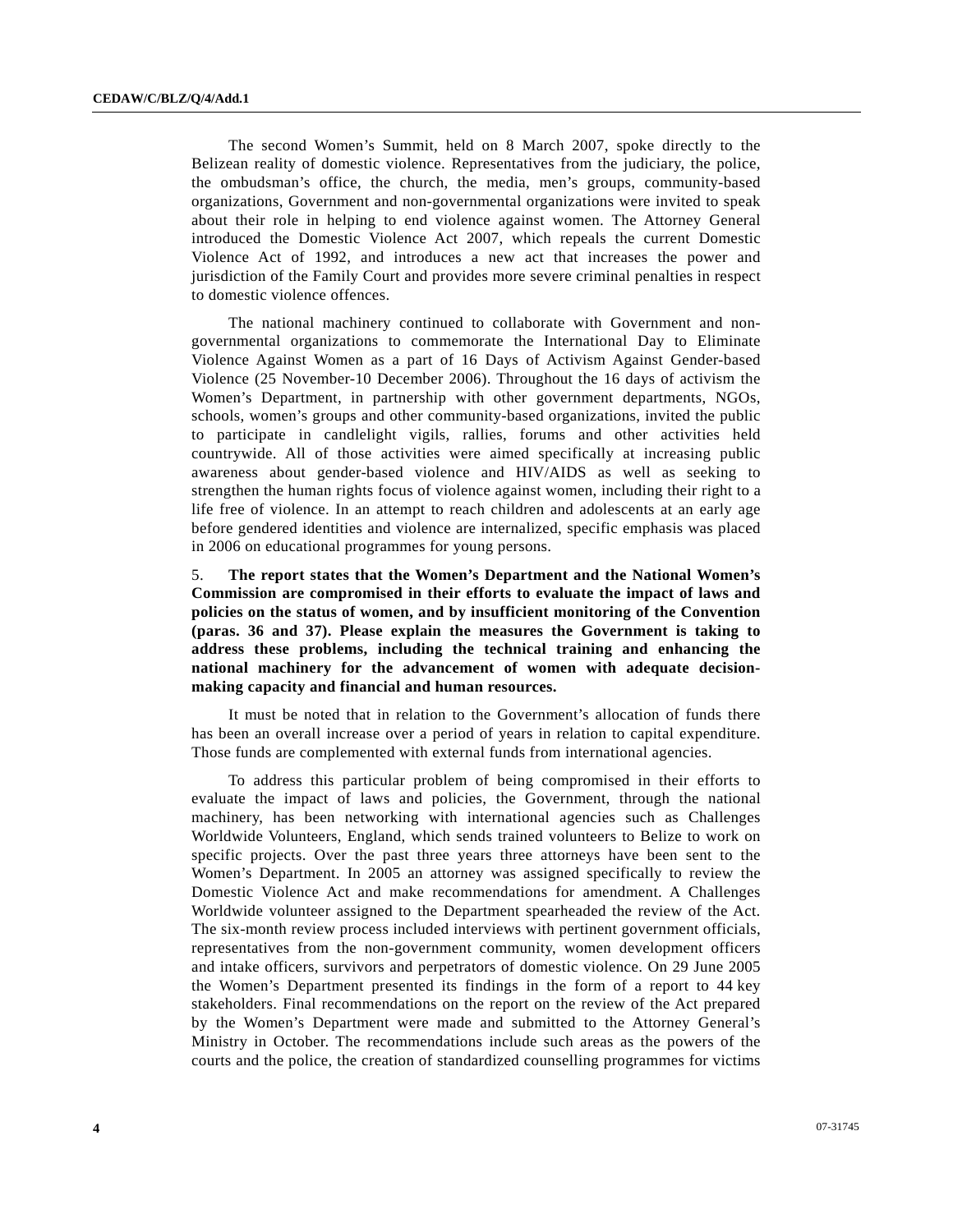and perpetrators and the modification of occupation orders and tenancy orders. It is to be noted that this review has led to the repeal of the Domestic Violence Act 1992 and the introduction of a new Domestic Violence Act 2007.

 In relation to technical training and enhancing the national machinery, the Government continues to rely on funding from international agencies such as the Canadian International Development Agency (CIDA) Gender Equity Fund, the United Nations Development Fund for Women, the United Nations Population Fund (UNFPA) and the Pan-American Health Organization (PAHO). One such initiative which focused on the strengthening of the national machinery and affiliated organizations came out of the Canada/Caribbean Gender Equality Programme funded by CIDA. That gender mainstreaming project within the Women's Department focused on the training and sensitization of senior public officers to become gender focal points within the Public Service in Belize. In addition, the project sought to identify sector-specific quantitative and qualitative indicators to assess gender disparities within the service. The process has involved the establishment of a gender mainstreaming committee and the sensitization of the members of the Cabinet. The project for the training of gender focal points contributed to the development of the national machinery in terms of its capacity to carry out its mandate as captured in the Department's mission — to promote gender equality and equity, thereby enabling women to be actively involved in and enjoy all benefits of development. The project contributed vastly to raising gender awareness through education and public awareness campaigns.

 In addition, through funding from CIDA, training of National Women's Commission members has also taken place and a training manual has been developed that provides Commissioners with knowledge concerning their roles and responsibilities in advocacy and monitoring of the National Gender Policy and the Convention.

6. **In its previous concluding comments, the Committee recognized that the multi-ethnic and multicultural character of Belize presented a particular challenge to the Government for the achievement of equality for all women in Belize. Please explain how the Government has responded to this challenge, including the extent to which policies and programmes give targeted attention to women of different ethnic and cultural groups in areas such as education, health and employment, in line with article 4, paragraph 1, of the Convention which calls for temporary special measures to achieve the de facto equality for all women.** 

 The national machinery has women development officers stationed in each district to meet the cultural needs of women. In Belize District the predominant ethnic groups are Creole and Mestizo. In the northern districts of Orange Walk and Corozal, the predominant group is Mestizo; in the southern districts of Toledo and Stann Creek, the predominant groups are Garifuna, Mayan and East Indian. Each officer in each district conducts a biannual needs assessment based on the specific cultural groups they are working with. All programmes and projects implemented are based on the specific needs of the women within the area. As a result, each district has different programmes and projects that directly correspond to the cultural groups within that district.

 In addition, the Ministry of Health has actively promoted a programme with midwives that provides recognition and training of midwives within Mayan communities. The Government has also been proactive in ensuring that educational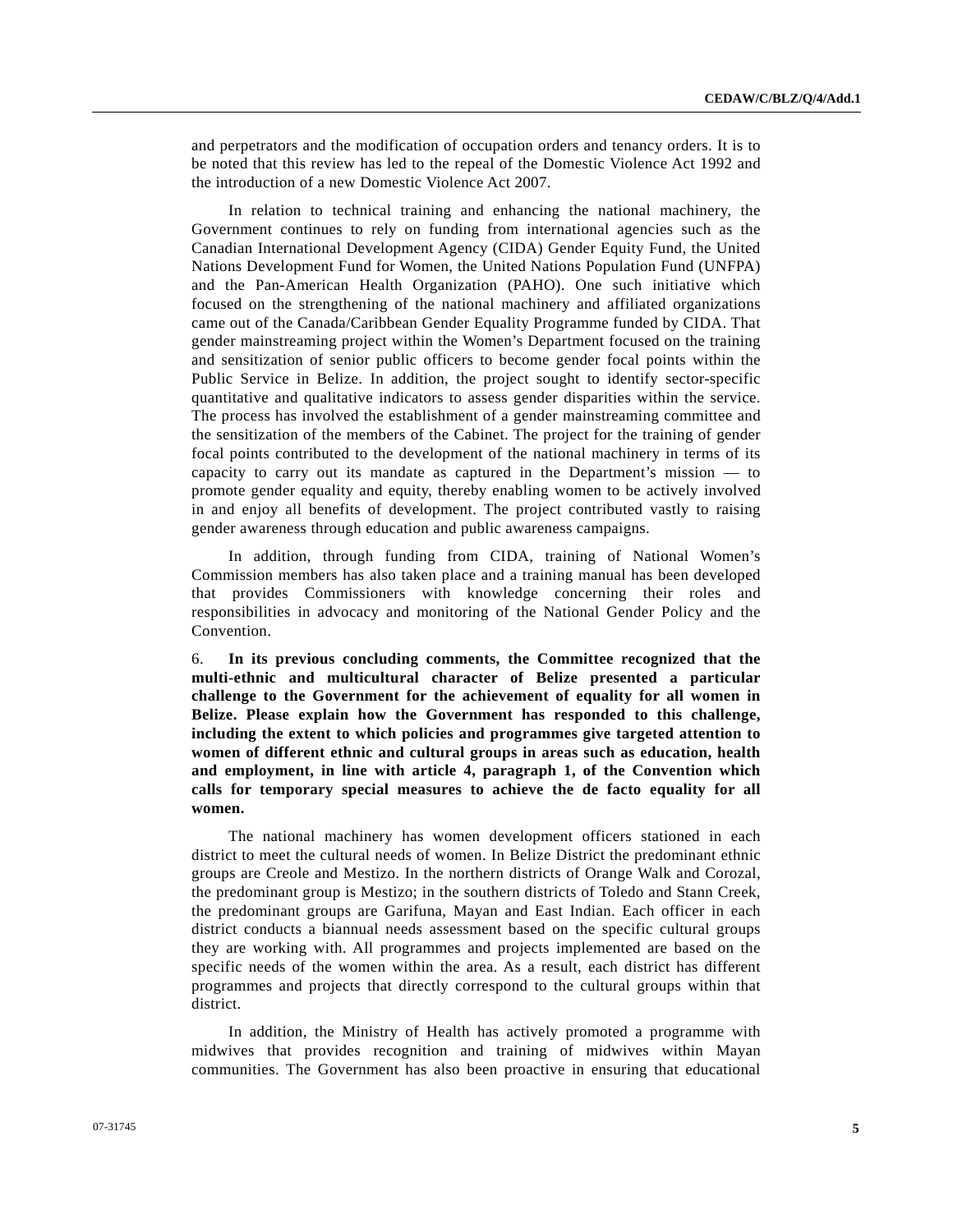materials be translated into Spanish. A popular version of the Convention was prepared in Spanish. Brochures and ads have also been prepared in Spanish.

#### **Violence against women, and trafficking**

7. **The report points out that the pattern of increases for domestic violence is about 10 per cent per annum and that there is inadequate level of sensitivity to domestic violence in the judicial and social protection systems (paras. 201 and 209). Please provide information on the steps the Government is taking to ensure that the provisions of the Domestic Violence Act are utilized by women, and whether it has instituted training and awareness-raising for judges, social service providers and the general public. Also, are there any Government-funded shelters for victims of domestic violence?** 

 The review of the Domestic Violence Act 1992, chapter 178, spearheaded by the national machinery, resulted in the repeal of the Act and introduction of the Domestic Violence Act 2007 on 8 March 2007, International Women's Day. The Attorney General introduced the Act, which increases the power and jurisdiction of the Family Court in dealing with domestic violence cases; provides more severe criminal penalties in respect of domestic violence offences; enlarges the categories of people who may apply for orders against domestic violence; provides greater powers to the police; and increases the offences that constitute domestic violence. The introduction of the Act signifies the Government's commitment to sending a clear message that domestic violence is a crime and punishable as such.

 Through the efforts of the Women's Department and the National Women's Commission, a multisectoral committee was established on 7 September 2005 to develop a renewed national plan of action to address gender-based violence. Twentyone key stakeholders representing the Women's Department, the Human Services Department, the Community Rehabilitation Department, Family Court, the Women Issues Network-Belize, the Pan-American Health Organization/Regional Office of the World Health Organization (PAHO/WHO), the National AIDS Commission, the Police Department's Domestic Violence Unit, Haven House, the Young Women's Christian Association, the Youth Enhancement Service (YES), the United Women's Group, the Mental Health Association and the National Women's Commission agreed to develop an integrated multifaceted approach to all forms of violence against women and not just domestic violence. That integrated response will address law enforcement, health, judicial, education, housing and community advocacy.

 In relation to training, social service providers have benefited the most. In 2005 training of women development officers took place in courtroom expectations and preparations. The Women's Department, through the assistance of a Challenges Worldwide volunteer, produced a legal training manual for its officers. The manual was developed to provide the officers with the knowledge of pertinent legislation in an effort to equip them to offer comprehensive legal advice to their clients. Officers participated in a comprehensive training aimed to increase their current knowledge on relevant legislation while training them on courtroom expectations, courtroom preparation and how to translate this theory into accessible information.

 It is to be noted that the Police Training Academy now includes within its curriculum training sessions on domestic violence. The Police Department has also developed protocols for the management of family violence. Through PAHO technical cooperation, workshops and other informational and awareness-raising forums have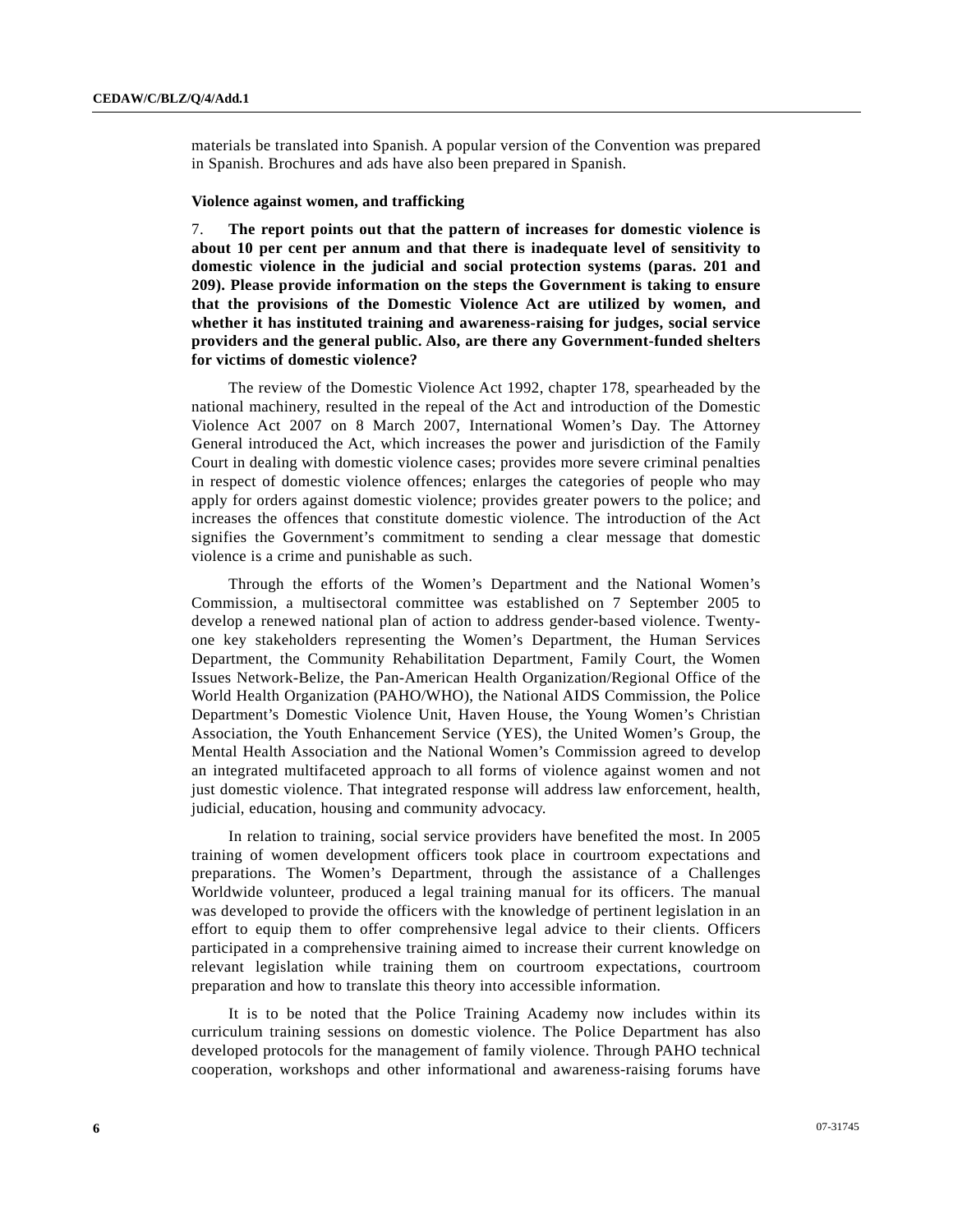been held to sensitize social agents, police, the Belize Defence Force and other public officers.

 For victims of domestic violence, the Government funds Haven House, which is a shelter for battered women with an annual grant of 25,000 Belize dollars (BZ\$). The Women's Department acts as the secretariat for Haven House and works closely with the Executive Director of Haven House and the board members.

 In 2006 the Government collaborated with Haven House to secure two transition houses for victims of domestic violence. Presently the national machinery is spearheading a project to ensure that by the end of 2007, all districts throughout the country will have a Government-funded shelter for battered women. Shelters have already been donated by Government in the districts of Stann Creek (Dangriga) and Corozal. They will become operational in the latter part of 2007.

 Furthermore, the Government, through the anti-trafficking committee, has acquired two shelters for use by alleged victims of trafficking, but owing to the small numbers of victims, it is also available for use by gender-based violence victims.

8. **The report provides no information on other forms of violence against women such as rape and sexual assault. Please provide statistical data about such forms of violence, and describe the steps that are being taken to develop a comprehensive strategy to address all forms of violence against women, including prevention, capacity-building and awareness-raising programmes for various groups, such as the police, lawyers, health and social workers and the judiciary, and the general public.** 

 Through efforts of the Women's Department and National Women's Commission, a multisectoral committee was established on 7 September 2005 to develop a renewed National Plan of Action (2007-2009) to address gender-based violence. Twenty-one key stakeholders representing the Women's Department, the Human Services Department, the Community Rehabilitation Department, the Family Court, the Women Issues Network of Belize, PAHO/WHO, the National AIDS Commission, the Police Department's Domestic Violence Unit, Haven House, the YWCA, YES, the United Women's Group, the Mental Health Association, and the National Women's Commission agreed to develop an integrated multifaceted approach to all forms of violence against women and not just domestic violence. This integrated response addresses law enforcement, health, judicial, educational, housing and community advocacy.

|          | Belize | Corozal  | Orange Walk | Cayo   | Stann Creek | Toledo   |
|----------|--------|----------|-------------|--------|-------------|----------|
| Mar-07   |        | O        |             |        |             | O        |
| Feb-07   |        | $\theta$ | 0           |        | U           |          |
| $Jan-07$ |        |          | 0           | $_{0}$ |             |          |
| $Dec-06$ |        |          |             |        |             |          |
| $Nov-06$ |        | 0        | 0           |        | U           | $\theta$ |
| $Oct-06$ |        |          | ∍           |        |             | 0        |
| Sep-06   |        | O        | 0           |        |             | $\theta$ |
| Aug-06   |        |          | 0           |        |             | $\theta$ |
| $Jul-06$ |        |          |             |        |             |          |

#### **Rape statistics**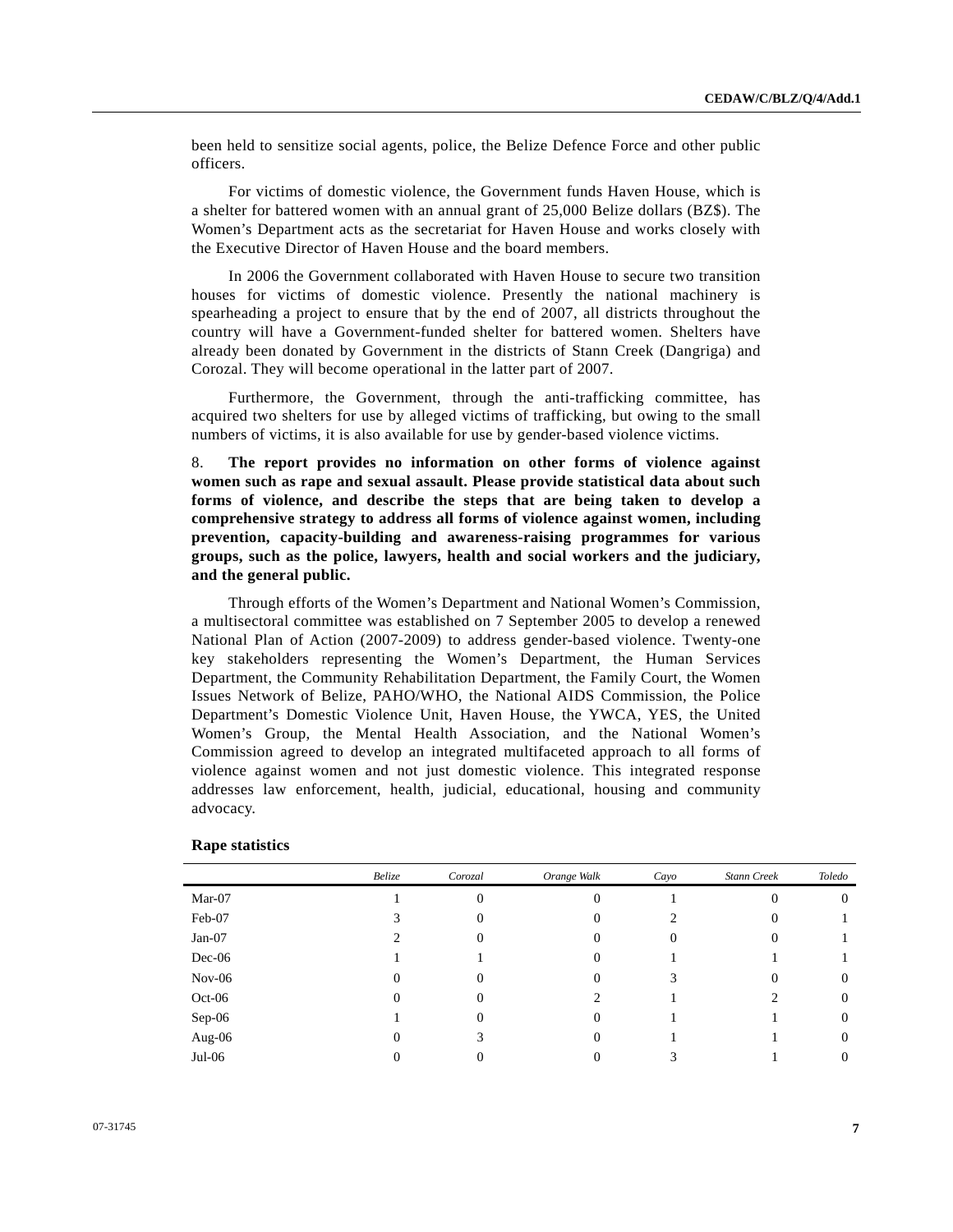|                           | $\it{Belize}$  | Corozal          | Orange Walk    | Cayo             | Stann Creek    | Toledo       |
|---------------------------|----------------|------------------|----------------|------------------|----------------|--------------|
| $Jun-06$                  | $\overline{2}$ | $\theta$         | $\overline{0}$ | $\sqrt{2}$       | $\overline{2}$ | $\mathbf{0}$ |
| May-06                    |                | $\Omega$         | $\Omega$       | $\overline{c}$   | $\mathbf{0}$   | $\theta$     |
| Apr-06                    | $\Omega$       | 0                | $\Omega$       |                  | $\Omega$       |              |
| Mar-06                    | $\Omega$       | $\Omega$         | $\Omega$       | $\theta$         |                |              |
| $Feb-06$                  | $\Omega$       | 0                | $\Omega$       | 2                | $\Omega$       | $\theta$     |
| Jan-06                    | 0              | 3                | $\Omega$       | 0                | $\Omega$       | $\theta$     |
| $Dec-05$                  | $\Omega$       | $\Omega$         | $\Omega$       | $\theta$         |                | $\theta$     |
| $Nov-05$                  | $\Omega$       | 0                | $\Omega$       | $\Omega$         | $\Omega$       | $\Omega$     |
| $Oct-05$                  | $\overline{c}$ | $\Omega$         |                | 2                | $\Omega$       |              |
| $Sep-05$                  | 1              | $\Omega$         | $\Omega$       | $\mathbf{0}$     | 1              | $\theta$     |
| Aug-05                    |                |                  |                |                  | 2              | $\Omega$     |
| $Jul-05$                  |                | $\Omega$         | $\Omega$       | $\Omega$         | $\Omega$       | $\theta$     |
| $Jun-05$                  |                | 0                |                | 0                | $\Omega$       | $\Omega$     |
| $May-05$                  | 2              | 0                |                |                  | $\Omega$       |              |
| Apr-05                    |                | $\Omega$         | $\Omega$       | 3                | 3              |              |
| Mar-05                    |                | $\Omega$         | $\Omega$       | 2                | 4              |              |
| Feb-05                    |                | 0                | $\Omega$       | 0                |                | $\Omega$     |
| $Jan-05$                  | 3              |                  |                | 0                |                | $\Omega$     |
| $Sep-04$                  | 0              | $\Omega$         |                |                  |                | $\theta$     |
| Aug-04 $\,$               | $\Omega$       | $\Omega$         | $\mathbf{0}$   | $\boldsymbol{0}$ |                |              |
| <b>Total per district</b> | 25             | $\boldsymbol{9}$ | ${\bf 8}$      | 30               | 24             | 10           |

9. **The report states that Belize is a destination country for trafficking (para. 73). Please provide further details about trafficking of women, in particular, statistical data on women trafficked into Belize, traffickers prosecuted and punished, information about the rehabilitation and social services available to women and girl victims of trafficking, resources to support such services, as well as permits for women and girl victims of trafficking to stay in the country.** 

 An integral part of the Ministry of Human Development's collective effort is to help alleviate the problems generated from trafficking which impact women and children. Belize has passed a Trafficking in Persons Act to address growing concerns regarding the coerced labour or service imposed on persons as a result of their migration status or of being pregnant, disabled, addicted to alcohol or drugs or being a child. The corresponding protocol for suppressing trafficking in persons focuses explicitly on protecting the rights of women and children. The passing of the Act has resulted in the setting up of a Committee to implement and create public awareness in an effort to convict those persons who are involved in human trafficking. Women and young girls who are involved will now be seen as victims and afforded protection under the law. In the past, such women and girls were arrested and charged and the perpetrators were not.

 The 2004 preliminary report funded by the International Organization for Migration (IOM) and conducted by Juan Miguel Petit of the United Nations highlighted the fact that trafficking in persons is not a significant problem in Belize. However owing to certain vulnerabilities, if left unattended, it may become a major problem. Vulnerabilities include our long and open borders, limited coordination between and among relevant agencies and most importantly the fact that it was a new phenomenon for the authorities.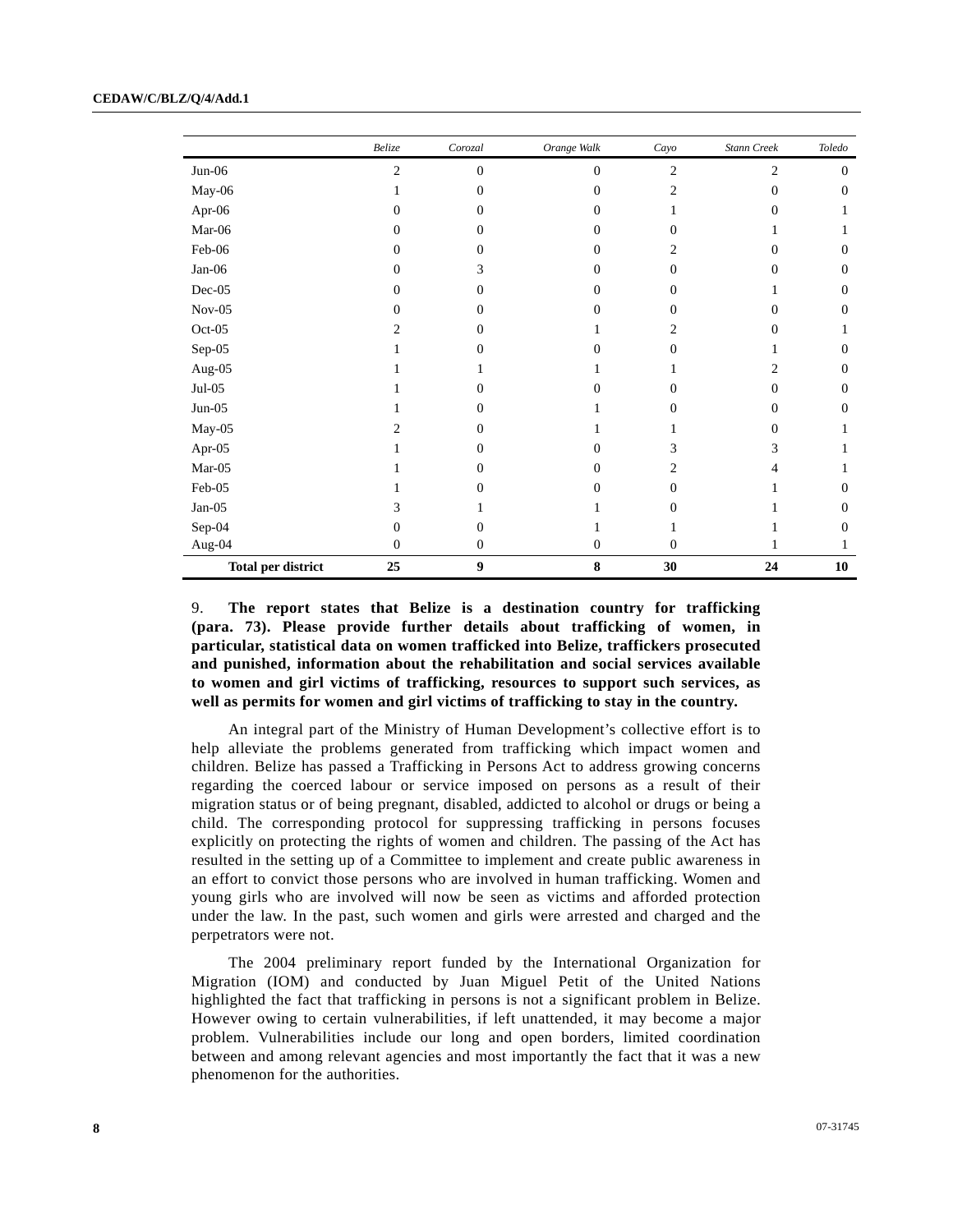The following is statistical data on the number of cases as presented by the Police Department by year:<sup>[1](#page-8-0)</sup>

- $2003 3$  $2004 - 14$
- $2005 4$
- $2006 2$
- **Total 23**

Result of cases:

1 case still under investigation

4 cases resulted in convictions

18 cases dismissed

Reasons for dismissal:

10 — due to unavailability of victims

1 — lack of prosecution

7 — directive of the Director of Public Prosecution as they might have been smuggling cases rather than trafficking cases

Assistance available to victims:

Provide for the physical, psychological and social recovery of the victim, bearing in mind age, sex and special needs, including the following:

Appropriate housing

Counselling and information

Medical, psychological and material assistance

Employment, educational and training opportunities

Physical safety

Issue of temporary permits to remain in country for the proceedings

Facilitate application for residency or citizenship of person

Be repatriated if victim so desires.

 Resources are made available through the government's recurrent budget as well as those of funding agencies such as the United Nations Children's Fund (UNICEF), IOM and the Organization of American States (OAS) among others.

10. **Please provide details on the Trafficking in Persons Study which was due to be conducted in 2004 (para. 76). In particular, please provide information on the purpose of the study, the implementation of policies resulting from the findings, and their impact on the elimination of trafficking.** 

<span id="page-8-0"></span>**\_\_\_\_\_\_\_\_\_\_\_\_\_\_\_\_\_\_** 

<sup>&</sup>lt;sup>1</sup> Most cases were recorded in 2004 when authorities were just being introduced to the concept and therefore resulted in confusion between smuggling and trafficking.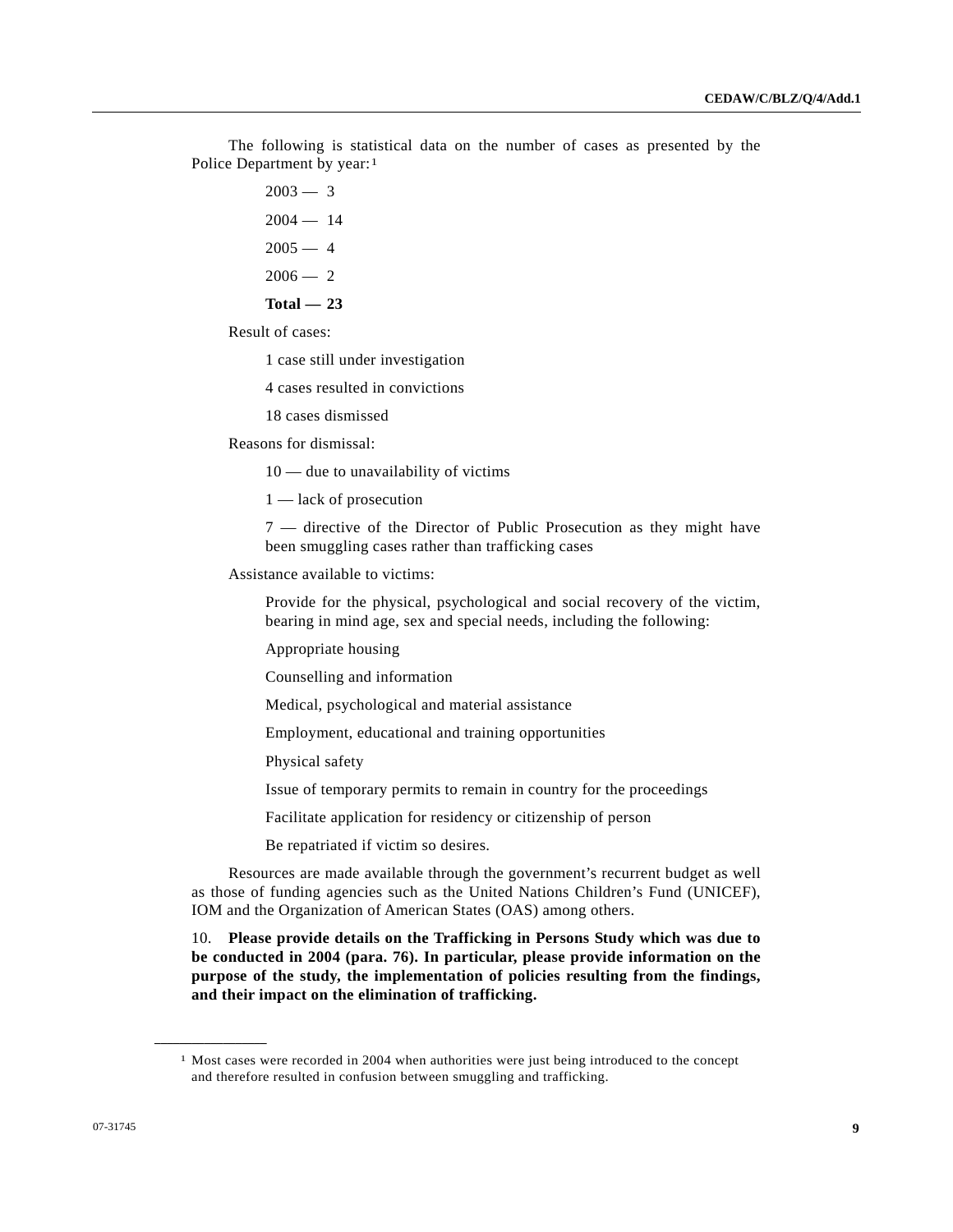The study, entitled "Trafficking of persons in Belize — preliminary report", of November 2004, was funded by the International Organization for Migration and conducted by Juan Miguel Petit. The purpose of the study was to verify the existence of human trafficking in Belize, assess its magnitude and take into account its institutional and sociocultural frameworks and recommend the necessary measures to prevent and combat human trafficking. The study was conducted utilizing interviews with key sources, surveys of social interventions and field observations.

 The study concluded that human trafficking is not a major problem but that Belize is subject to certain vulnerabilities that can increase the number of trafficking cases. Mainly our long and open borders on both land and sea, lack of coordination and weak public institutions were highlighted as possible contributors to enabling trafficking. The recommendations therefore were centred on institutional strengthening, conducting operations and providing victim assistance and protection.

 As a result, the Government has strengthened the anti-trafficking in persons committee by including civil society and has developed a three-year strategic plan, 2007-2010, that focuses on prevention, prosecution and protection. It has also allocated resources for the operation of the Committee and several project proposals have now received funding that will assist with public awareness, capacity-building and victim protection. Belize also participates in regional activities in Central America and the Caribbean aimed at combating human trafficking. Funding partners include the United Nations Development Programme (UNDP), IOM, OAS, the Inter-American Development Bank (IDB), UNICEF, the United Nations High Commissioner for Refugees (UNHCR) and the United States Government.

#### **Temporary special measures**

11. **The report notes that there are no official policies aimed at accelerating the de facto equality of women. In the light of the Committee's general recommendation 25 on article 4, paragraph 1 of the Convention, please indicate why quotas or targets are not used to increase the number of women in all spheres, and what, if any, steps the Government is taking to make use of the provision of article 4, paragraph 1.** 

 The Government, through the Women's Agenda 2003-2008, has sought to ensure the advancement of women by placing a specific target figure to continue to promote gender balance in parliament by increasing women's participation in electoral politics by 30 per cent. It also ensures women's participation in decision-making positions to 30 per cent, to be reflected in the Cabinet, the Senate and the Boards.

 The Belize Rural Development Programme, which aims at strengthening policies, institutions and communities, has a specific target to produce 300 to 600 development plans and projects. Of those, 10 per cent of rural families should benefit, and of that group at least 30 per cent should be women and youth.

 The National Gender Policy is another attempt by Government to ensure women's advancement by way of addressing the gender disparities that exist within the five key areas of the Policy: health, wealth and employment generation, violenceproducing conditions, education and skills training and power and decision-making.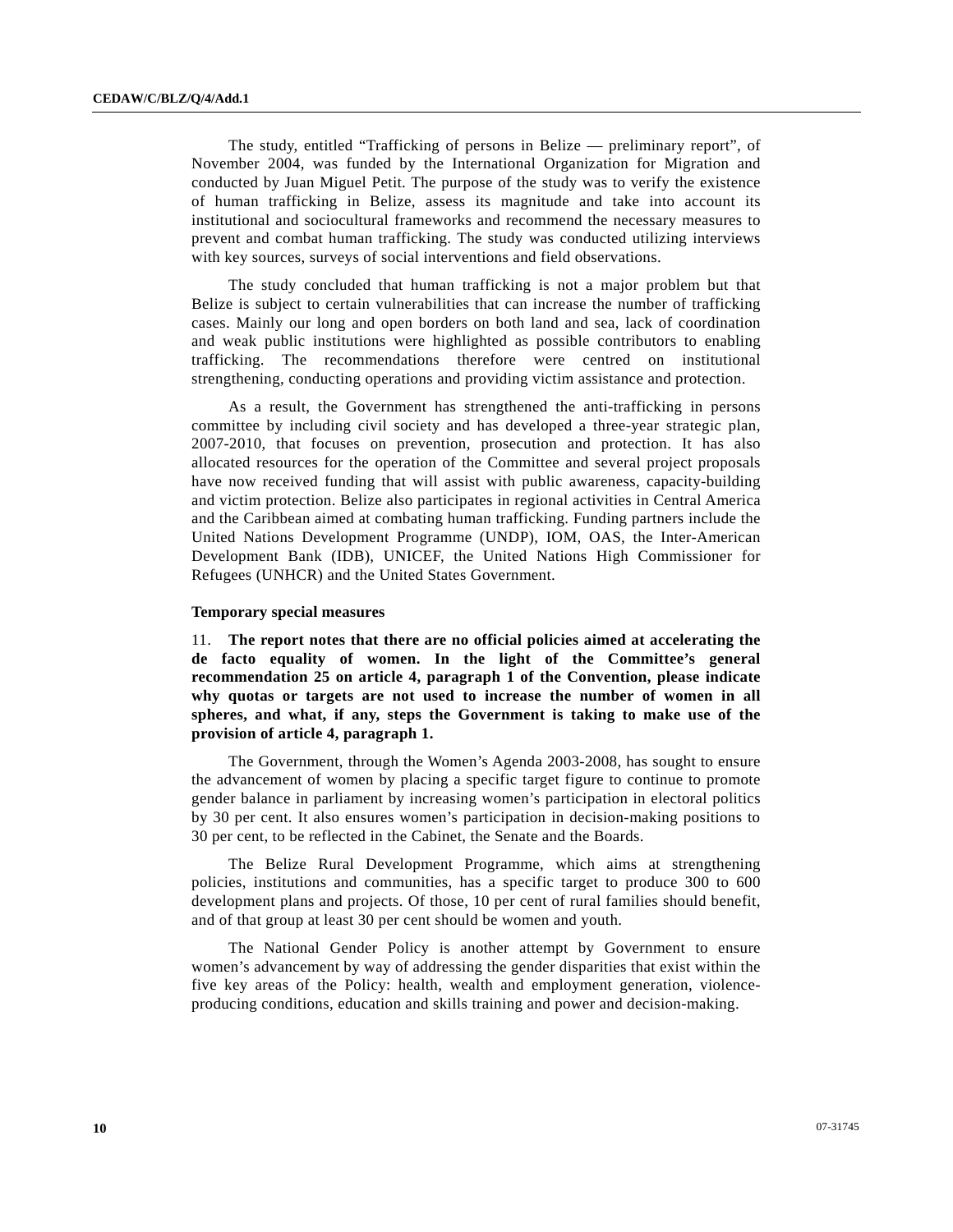#### **Stereotypes and education**

12. **The report provides no details on the strategy the Government is taking to address the prevalence of stereotypes which inhibit the full participation of women in society, or the efforts the Government has taken to eliminate stereotypes across all sectors and spheres, in accordance with article 5 (a) of the Convention. Please provide details on any actions aimed at the elimination of stereotypes and also on the impact of gender mainstreaming in all Government policies and programmes conducted by the Gender Integration Committee (para. 54).** 

 In 2006 the Gender Integration Committee began working on the development of a Gender Integration Action Plan for 2007-2009. A consultant was hired to carry out this process and the plan was completed in late 2006. The Women's Department chairs this Committee and has the following responsibilities: to assist in identifying, recruiting and training persons from governmental, non-governmental and community-based organizations, schools and businesses; to implement the 2007- 2009 plan of action; to organize quarterly meetings of the gender focal points committee; and to report on all activities implemented by the committee. Four priority areas were identified and then expanded into specific goals, objectives and activities. The sensitization of policy and decision makers aims to increase support and participation of chief executive officers, heads of departments, administrative officers, supervisors, principals and directors of NGOs, community-based organizations and businesses in the gender integration programme. One of the objectives is that by December 2009, 75 per cent of all senior officials will be aware of and sensitized to the gender integration programme. That objective includes activities such as gender training for senior officials within ministries as well as for directors of community-based organizations.

 On 5 and 6 September 2006 the Women's Department held its second in a series of workshops on gender integration aimed at identifying the inequities experienced by both men and women and suggesting actions for the correction of gender disparities as well as giving guidance on the coordination and implementation of the National Gender Policy. The two-day workshop, funded through the Canadian International Development Agency, focused specifically on participants, referred to as gender focal points, identifying gender needs within their ministry or organization and developing a strategic plan of action to integrate gender into their programmes, policies and plans.

 The role and responsibilities of the gender focal points were addressed as well as support mechanisms to enable active collaboration between the Women's Department and the ministries and organizations. Priority areas of the National Gender Policy were also discussed and integrated into the one-year strategic plan of action that was initiated at the workshop. Participants in the workshop included representatives from the Ministries of Education, National Development and Human Development, the Police Department, the Social Investment Fund, the Jesuit volunteers, the Community Baboon Sanctuary Women's Group, Edward P. Yorke High School and the District Association of Village Councils.

 In 2005 a gender integration training manual was developed based on three training modules: module I: gender awareness and sensitization; module II: gender analysis and planning; module III: accomplishing gender equality and equity in Belize. The gender focal point handbook was developed in 2007 to enhance the work of gender focal points. The handbook was developed to guide gender focal points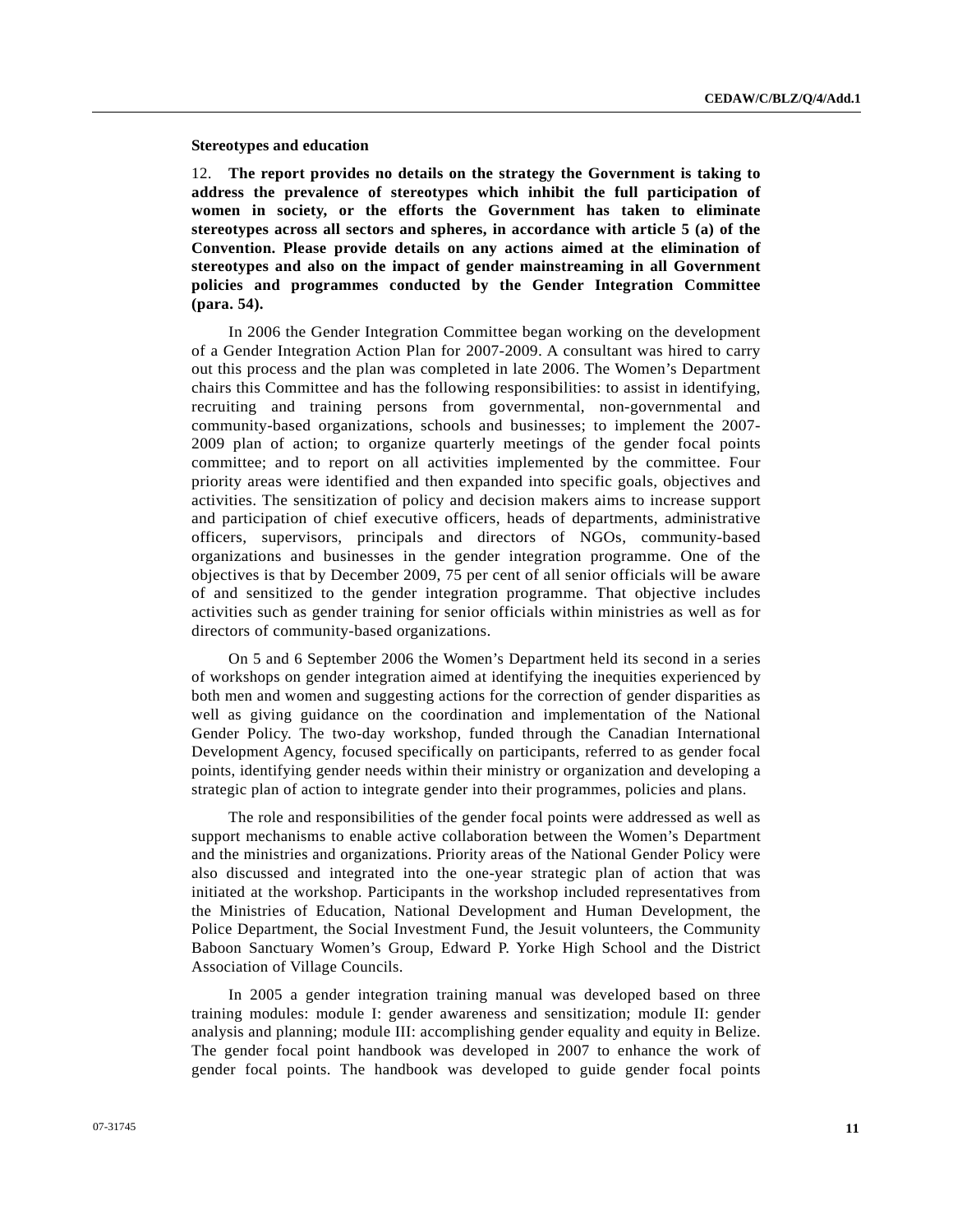working in partnership with the Women's Department of Belize, Gender Integration Programme. It provides advice, inspiration and guidance as well as ideas and suggestions that can help enhance the impact of the gender focal points work within their ministries, non-governmental organizations, community-based organizations, schools and businesses. Each section of the handbook is self-contained. Section 1 provides basic information on the Women's Department Gender Integration Programme and the National Gender Policy. Sections 2, 3, 4 and 5 are more practical and action-oriented. They include lists of initiatives and actions that can be taken, and they respond to challenging aspects of gender work. They provide checklists as to how it is to best mainstream gender into projects and their expected results. Section 6 recommends key policy documents that may be of use to gender focal points.

## 13. **Please provide information about the portrayal of women in the media, including the Regional Project in which Belize participated to address sex role stereotyping in the media (para. 60). Please describe how the results of the project informed policy aimed at addressing sex role stereotyping.**

 The Help-for Progress Project has led to far greater sensitivity on the part of the media in relation to sex role stereotyping. One specific outcome has been the manner of reporting child abuse cases: previously, children were shown on the media or names were called, and now this practice has changed to safeguard the identities of children. Another outcome has been in relation to rape victims and their anonymity.

 At the second annual Women's Summit in 2007, the media played a critical role in examining its part in relation to the issue of sex role stereotyping and gender-based violence. Presentations were made by the three leading television station managers from Channel 5, R.S.V Media Centre and Channel 7. The only female newspaper editor in the country also made a presentation.

 The media has also assisted in airing the documentary, *Domestic Violence: The Belizean Reality*, and some ads free of cost. Those efforts have contributed vastly to more public awareness countrywide.

14. **The report provides information about the guidebook for primary schoolteachers (para. 57). Please provide details about the impact of the guidebook at primary school level, and how the education system at all levels actively promotes gender equality and the eradication of gender-based stereotypes.** 

 The guidebook for primary schoolteachers*, Gender and Self-Esteem: Key Issues in Belizean Education*, has been distributed primarily through the Women's Department, which has developed a gender awareness safe school programme designed to specifically provide a framework for understanding the multiple dimensions of inequalities both outside and within the school. Through this programme the goal is to work with schools to set standards that will provide the foundation for more equitable relations between girls and boys in our society. In 2006 a total of 1,656 students countrywide benefited from this programme.

15. **The report notes that women are still concentrated in traditional careers such as nursing and teaching (para. 97). Please provide data on the number of women compared to men in traditional and non-traditional fields of study in tertiary institutions, and trends over time. Please describe what time-bound strategies and targets are in place for increasing the number of female students in non-traditional fields of study, and progress in achieving them.**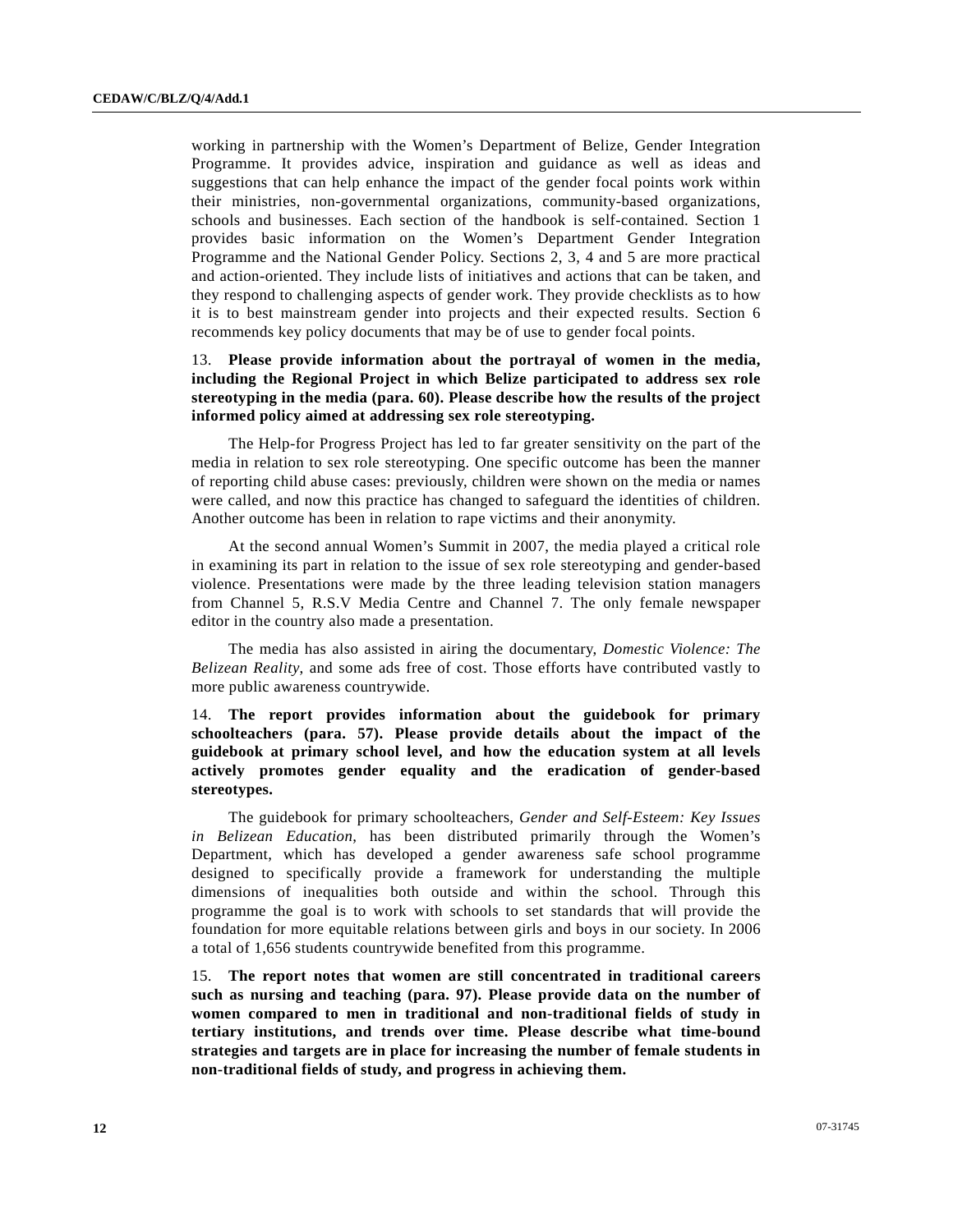In 2002 the Government of Belize initiated the implementation of the Enhancement of Technical Vocation Education and Training project as part of its continuing effort at strengthening the development and delivery of technical and vocational education and training to support the socio-economic development of Belize. In addition, the recent Ministry of Education's Plan of Action 2005-2010 also included technical vocational education and training as one of its priority areas. In general what is envisaged is the re-engineering and realigning of the technical vocational education and training process and delivery mechanisms to keep pace with the country's economic development and skilled workforce demand. The Director of the Women's Department sits on the National Council for Technical and Vocational Education and Training, allowing for active lobbying and advocacy of the creation of more opportunities for women in non-traditional fields of study. In all of the districts where institutes for technical vocational education and training are found, the Women's Department works closely with that centre to ensure that women are accessing the programmes offered such as electrical installation, plumbing, auto mechanics, food preparation, and air conditioning and refrigeration.

 Recommendations coming out of the National Education Summit held in May 2004 have led to specific goals, one of which is to provide non-traditional skills training to women, with a specific target being 20 per cent women among the participants. The expected outcome is to increase the number of women in non-traditional programmes and increase quality of life for single female households and families.

 Through the national machinery, emphasis has been placed on continuing nontraditional skills training in such areas as computer training and business management. In 2006, under programme area No. 1, family strengthening, a total of 445 persons participated in skills training and entrepreneurship development programmes which were developed and implemented countrywide. Those activities were conducted through networking with partner agencies and were offered to women of both urban and rural communities. The Women's Department, in collaboration with the National Women's Commission, also organized a four-month skills training programme for female inmates at Belize Central Prison. The objective was to provide female inmates with skills training in the areas of hospitality and arts and crafts in an effort to equip them with marketable skills to better facilitate their reintegration into society. A total of 15 women graduated from the two programmes held at the prison.

#### **Participation in public life**

16. **Please provide information on the steps the Government has taken to address the underrepresentation of women in political and public life, including the reluctance of women to offer themselves as candidates for public office, taking into account general recommendation 25 on article 4, paragraph 1 of the Convention, and general recommendation 23 on women in public life.** 

 In 2001 the National Women's Commission undertook to investigate some of the obstacles preventing women from participating in political leadership and offering themselves as candidates. The findings of the report were published by the Commission in a book entitled, "Women in politics: seeking opportunities for leadership in Belize". The report suggests that women are interested in political leadership but lack access to it because of family obligations, male impediments, lack of skills and lack of financing. Women's intentions in seeking power are to make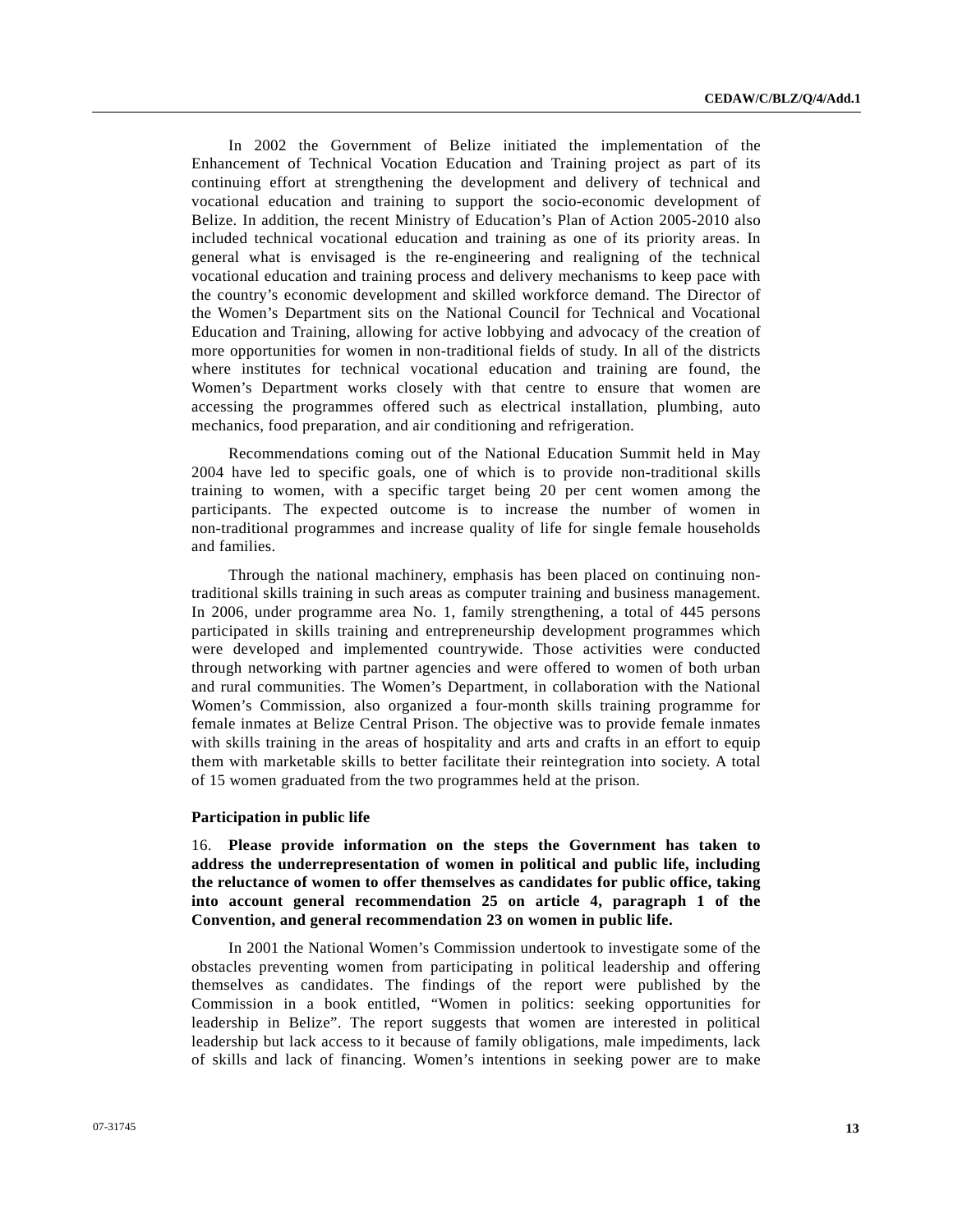improvements in social systems. Recommendations that came out of that report have led to the inclusion of men on the National Women's Commission and representatives from the rural areas and from the church. It has also led to the women's political arm of the present Government, the United Women's Group, actively organizing women to participate in political campaigns and as politicians. It has also led to the development of the Women's Agenda, which outlines a plan of action for enriching the lives of Belizean women in three main areas: economic, sociopolitical and legal.

 Also of note is the first Women's Summit, which focused on women and decision-making. Kathy Nealy, a civil rights activist; Doris Crenshaw, a youth worker with Mrs. Rosa Parks, preserver of annual civil rights history and President of the Women's Leadership and Development Institute; Ms. Shabazz, Goodwill International Cultural Affairs and Project Development Ambassador for Belize; Dolores Balderamos Garcia, Senator and Ambassador/Special Envoy for Children, Gender Affairs and HIV/AIDS; and Mryna Manzanares, National Kriol Council and Interim Director of Belize Centre for Human Rights Studies were the main presenters at the Summit. Presentations addressed questions such as the following: why are more women not supporting women in leadership roles? How can we ensure equal representation and participation of women in national and local Government? How do we make sure that women's needs and perspectives inform all policy and programmes? What role can we play as women in advocating for legislative change and reform? Presentations highlighted the urgent need for us to examine the way we are preparing our young girls for leadership roles and the kinds of messages that we are transmitting through our own political bodies.

 The results of the 2006 municipal elections indicate that more women are putting themselves up for political office. A notable development has been the election of the first female mayor for Belize City, resulting in two female mayors in two of the nine municipalities.

#### **Employment**

17. **In its previous concluding comments, the Committee expressed its concern about the low and falling labour force participation rate of women. The report points out that the labour force participation of women is relatively low at 43.2 per cent (para. 123). Please clarify what steps the Government has taken to improve women's labour force participation, and the impact of such measures. Also please provide information on programmes for women entrepreneurs, including to enhance their access and loans and credit.** 

 The Employment and Enterprise Development Unit of the Ministry of Labour assists job seekers to find employment and employers to recruit the person they need for employment. Services offered to job seekers are: training in job preparedness; identifying your skills; setting employment goals; résumé and cover letter; sitting an interview; keeping your job; managing your money; and customer service.

 Through the Technical Vocational Education and Training project, the Government expects to improve women's labour force participation in non-traditional areas such as the technology and manufacturing industries, where there has been an increase in the demand for labourers. The role of the project is to equip women with the skills that will enable them to tap into job markets that have been dominated by men.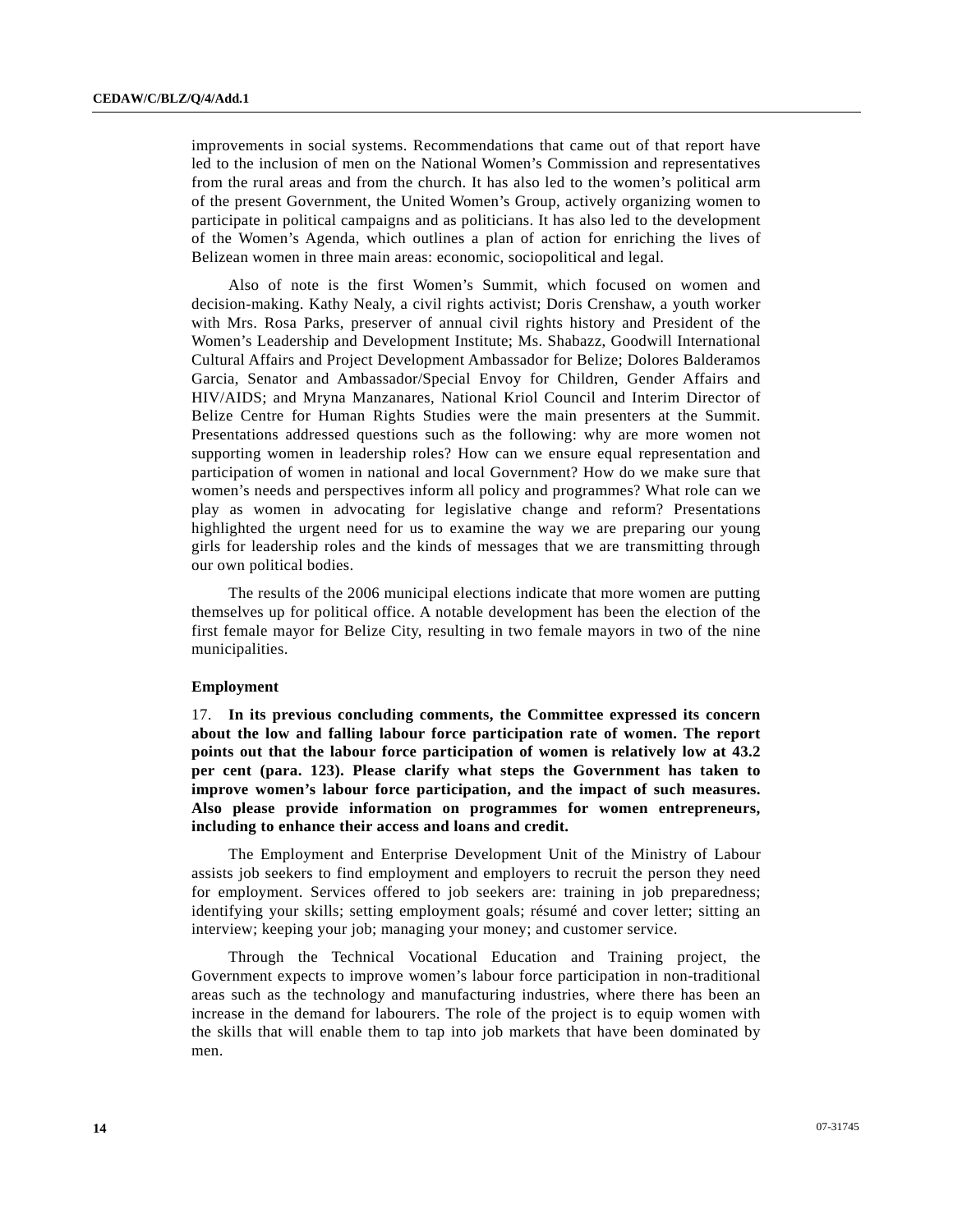Programmes initiated through the national machinery in collaboration with partner agencies and business organizations continue to allow women to be informed about opportunities to gain access to credit and loans. Through the Belize Rural Development Programme, women's groups from throughout the country have had, and continue to have, access to funds to implement small-scale projects aimed at improving their productivity and financial independence.

18. **While there is legislation establishing one minimum wage in Belize, the report notes that male-dominated jobs continue to attract higher wage rates than female-dominated jobs (para. 137). The committee, in its previous concluding comments, urged the Government to assess the reasons for women's lower earnings with a view to adopting adequate measures to reverse this trend. Please provide information on the steps taken to implement the Committee's recommendation and the findings of any assessment carried out.** 

 In April 2002 the Wages Council and the Government made the minimum wage for domestic workers and shop assistants (mostly women) equal to the minimum wage for manual workers (mostly men). That ended the historical discrimination against female-dominated jobs and had a marked impact upon minimum wage employment for many women. On 9 January 2007 the Cabinet approved the recommendations of the final report of the Wages Council to increase the minimum wage for manual workers and agricultural workers. The increase will be from BZ\$ 2.00 to BZ\$ 2.50 in 2007; to BZ\$ 2.75 in 2009; and BZ\$ 3.00 in 2010. These are increases of 25 per cent, 10 per cent and 9 per cent respectively for those workers. The rate for domestic workers and shop assistants will increase to BZ\$ 3.00 in 2007 (33 per cent) and remain at that level, eventually leading to a single minimum wage for all categories of workers.

## 19. **Please describe what steps are being taken to expand benefit coverage for maternity leave so that more women can take leave in accordance with article 11, paragraph 2 (b) of the Convention.**

 On 19 July 2005, the Cabinet amended the relevant legislation (the Labour Act) and regulations to provide for 14 weeks' maternity leave entitlement for women instead of 12 weeks on full pay and to ratify International Labour Organization Convention No. 183, the Convention concerning the revision of the Maternity Protection Convention (revised).

#### **Health**

20. **In its previous concluding comments, the Committee expressed its concern at the high incidence of teenage pregnancies in Belize. The present report states that the Church's high level of influence over education presents a hindrance to the implementation of sexual and reproductive education for teenagers (para. 175). Please discuss steps taken, or plans of the Government to overcome this problem and ensure effective implementation of the policies for sexual and reproductive education for teenagers.** 

 The introduction of the national policy on health and family life education (HFLE) in 2004 by the Ministry of Education has sought to address this issue. The HFLE programme is a comprehensive life-skills based programme that educates children, youth and adults through guided experiences to become contributing and productive citizens. This programme also establishes life skills that emphasize effective interpersonal and informed sexual and reproductive choices as well as fosters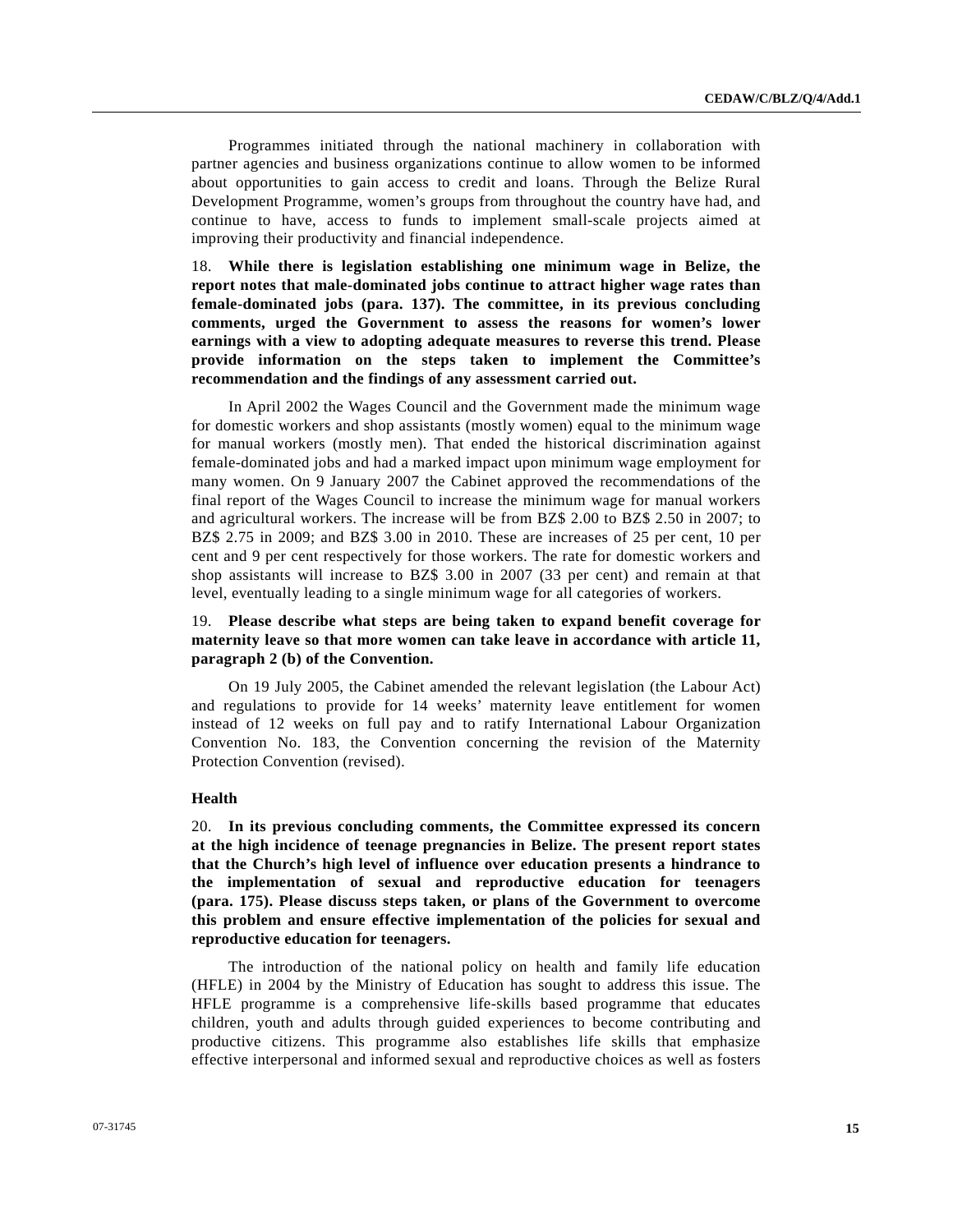the development of skills, attitudes and knowledge that result in healthy social and family values and lifestyles.

 The HFLE curriculum is incorporated into schools countrywide, giving youths an opportunity to acquire knowledge, skills, and values that will enable them to make healthy lifestyle choices. The success of the HFLE programme has been determined by the vibrant and sustainable active collaboration between the Ministries of Education, Health and Human Development. This multifaceted approach has resulted in maximizing of limited resources, human, technical and financial. It has also led to the execution of more effective programmes for young persons, including at-risk girls. The implementation of the HFLE policy has sought to provide an appropriate avenue to address the health and social ills affecting young people — one of those being teenage pregnancy.

21. **The report refers to the Government's commitments in the Sexual and Reproductive Health (SRH) Policy, including in regard to reduction of maternal mortality rates (para. 180) and abortion. Regarding the latter, it also refers to the Government's commitments in the National Gender Policy (see para. 186). The report also notes (para. 181) that since the passing of SRH policy, only selected components of the Safe Motherhood Initiative were being implemented. Please provide information on the status of implementation of all the components of the SRH policy, and in particular those listed in paragraphs 180 and 187, and results achieved so far.** 

 In 2005 the Sexual and Reproductive Health Policy, which focuses on interventions to protect and promote sexual and reproductive health and rights, was launched. The Policy addresses Millennium Development Goal No. 5, to improve maternal health, and outlines strategies to provide women with more access to reproductive health services. The primary components focus on safe motherhood; cervical cancer prevention and control; domestic violence; integrated management of childhood illnesses; and prevention of mother-to-child transmission of HIV. In regard to the reduction of maternal mortality, a maternal and perinatal mortality reduction plan was developed in 2005 through the efforts of the national mortality committee to develop a mechanism that will help to increase pregnancy spacing and reduce the number of children per woman; to increase the access to information on sexual and reproductive health rights and safe motherhood to people, particularly those in the rural area; and to put in place programmes for the empowerment of women in sexual and reproductive health issues.

 Through the Ministry of Health, the Government initiated the Safe Motherhood Initiative to improve maternal and child health in the country. Since 2005 efforts have focused on strengthening Safe Motherhood Initiative planning and programming in Belize, by improving the collection of data and the analysis of information that will guide the improvement of maternal care and safe motherhood. Safe motherhood committees have been established at the regional and national levels, and surveillance of maternal mortality has improved significantly. Training has also taken place for 30 medical doctors and nurses from regional hospitals to ensure mandatory reporting of maternal deaths. Members of the safe motherhood committees have also received training and have been sensitized as to their roles and responsibilities. Statistics for 2004 indicated 97 per cent skilled birth attendants and 3 per cent untrained personnel.

 The Ministry of Health has also developed family violence management protocols. Through that health information system, data on family violence is collected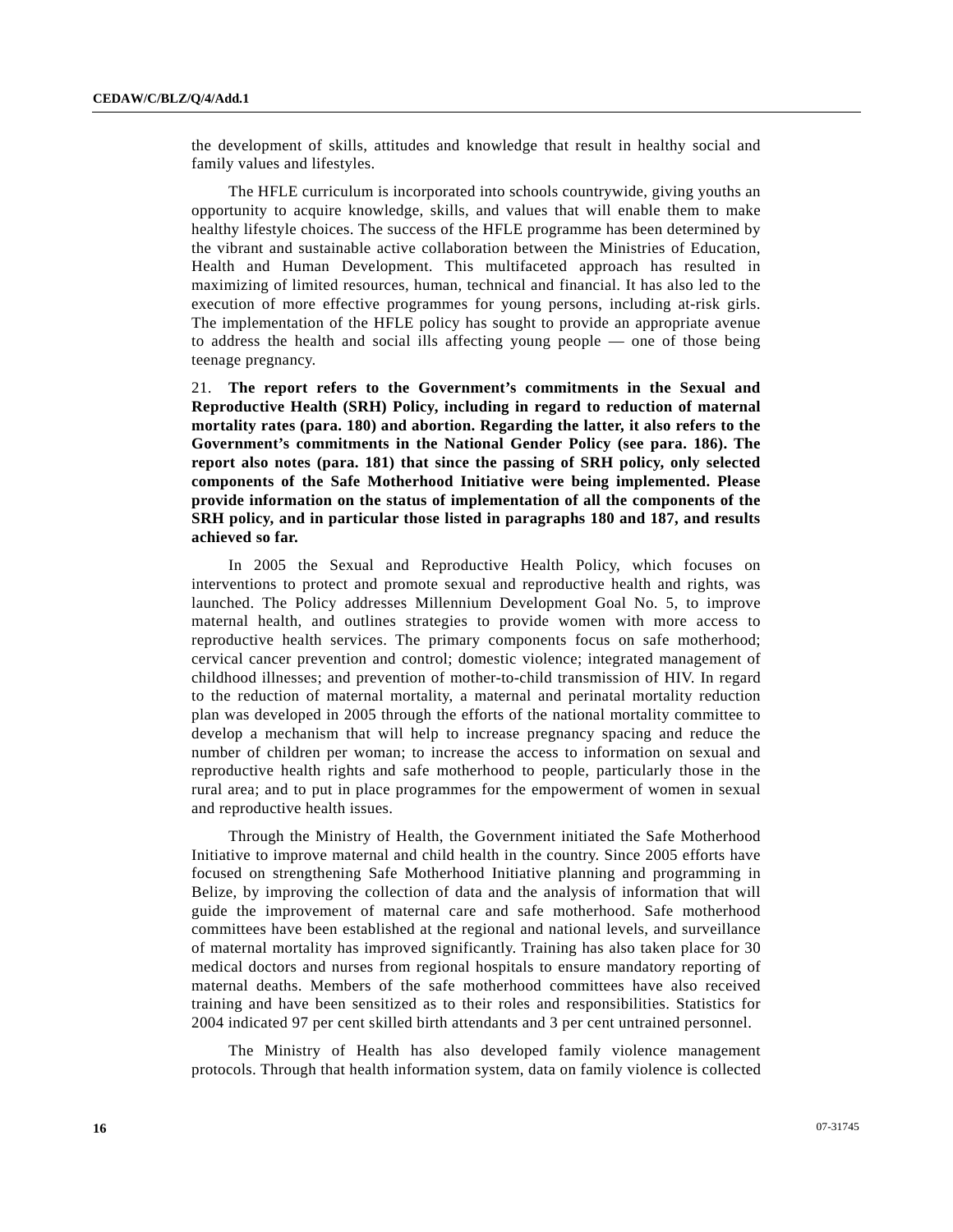by relevant agencies using a national gender-based violence registration form. The Ministry of Health manages the data collected, and annual reports are produced and disseminated, contributing to new policy and programme areas. On 25 May 2005, the National Gender-based Violence Committee reviewed the national gender-based violence registration form managed by the Ministry of Health's information system. This form has been updated to gather additional information. Staff throughout the country were retrained in October 2005 on the use of the form.

 The Ministry of Human Development, the Ministry of Health and other key organizations such as the Women's Issues Network of Belize, the Alliance against AIDS and the National AIDS Commission continue to draw public awareness to the link between HIV/AIDS and domestic violence. In Belize, the age group reporting domestic violence is the same as that most infected with HIV/AIDS (ages 20-49). To address the epidemic a National AIDS Commission has been legally established to coordinate activities. An aggressive public awareness campaign has been developed and is being implemented with the support of the private sector. Of concern is the rapid increase in the number of women who are acquiring HIV. Efforts have centred on education and personal development for women. However, the issue of poverty is still a challenge, as well as the dependency of women on men, which leads to women not being able to negotiate safe sex. It has therefore become imperative to address the economic empowerment of women alongside HIV/AIDS and violence.

 Abortion continues to be an area of concern. Efforts have concentrated more on public awareness and education. Through the Ministry of Health, information and services are provided for women who encounter complications during pregnancy, including those which result in the loss of the foetus.

 The national plan for breastfeeding has been implemented on a national level, with efforts focused on community education to encourage women, as well as men about the importance of breastfeeding.

22. **The report states that gender-related issues would be addressed in the National AIDS Commission's Policy and Legislation Project which was due to be completed in 2004 (para. 198). Please provide the details of this Project, especially its gender dimensions, and any available information on its effectiveness in controlling the pandemic.** 

 The National AIDS Policy was launched in 2005. In 2002, the National AIDS Commission conducted a review of HIV/AIDS-related legislation with a view towards ensuring a human rights-based approach to policy development and legal reform. The review was accompanied by a survey of the perceptions of service providers in relation to HIV/AIDS policy and legal issues. The results of this phase (Phase I) of the HIV/AIDS Policy and Legislation Project formed the basis for the development of a National HIV/AIDS Policy for Belize (Phase II).

 In early 2004, the National AIDS Commission became a statutory body making legal its mandate for coordination, monitoring, advocacy action and policy development in relation to HIV/AIDS in Belize. The National AIDS Commission immediately initiated Phase II of its Policy and Legislation Project. Phase II of the Project included countrywide consultations to get input into a National HIV/AIDS Policy that reflects the views, concerns and interests of the variety of stakeholders involved in the national HIV/AIDS response.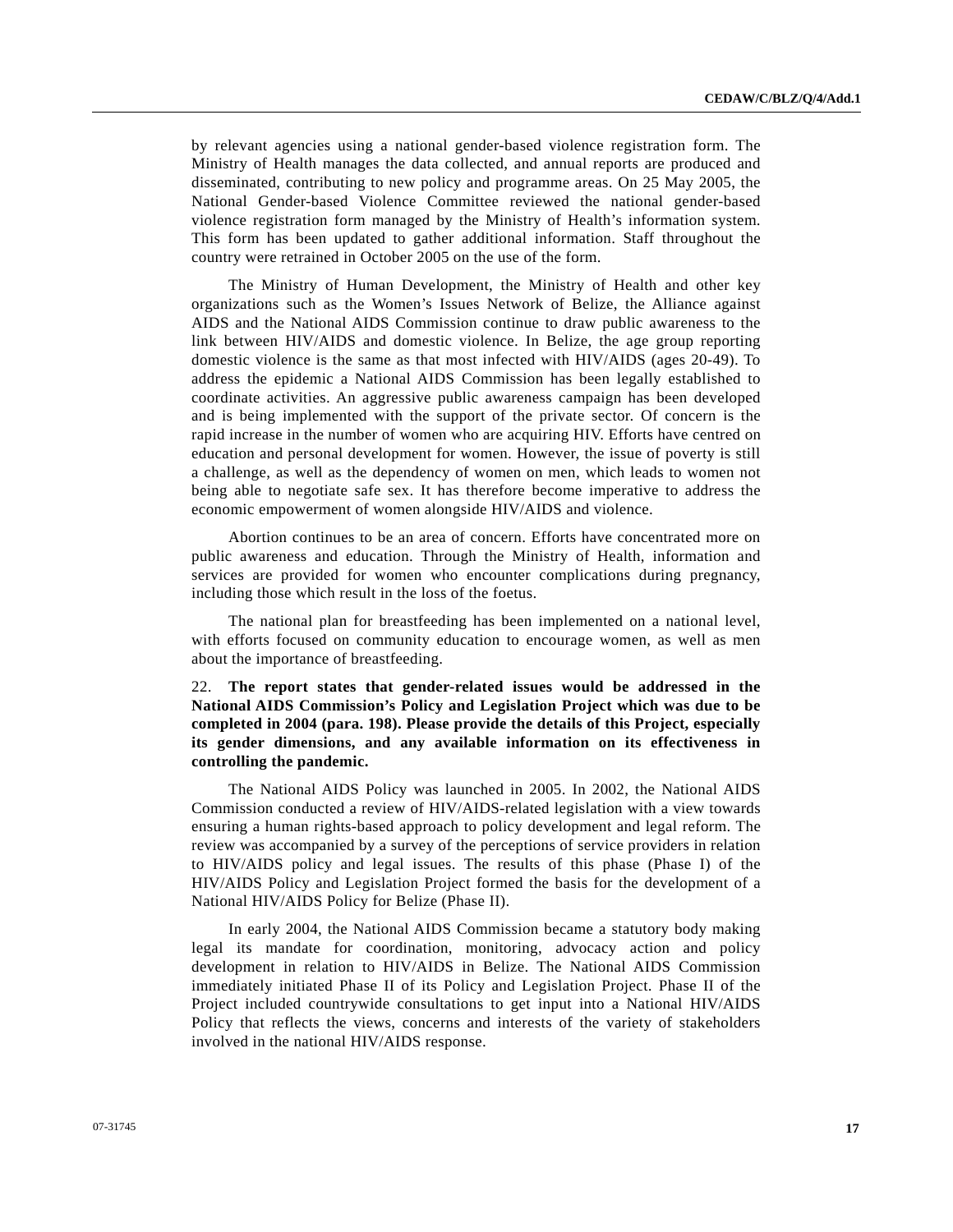The National HIV/AIDS Policy is a synthesis of those invaluable local contributions with the principles and commitments outlined in the Constitution of Belize, the Sexual and Reproductive Health Policy, the Gender Policy and the Integrated Early Childhood Development Policy, and the proposed policy on HIV/AIDS and the world of work, as well as the International Guidelines on HIV/AIDS and Human Rights, the outcome document of the special session of the General Assembly on HIV/AIDS, and the International Labour Organization Code of Practice on HIV/AIDS and the world of work. Within the framework of the capacitybuilding project for Mainstreaming Gender Analysis in HIV/AIDS Programming in the Caribbean, initiated by UNIFEM, workshops that were held in Belize from 21 to 23 March 2007. The primary objective of the workshops was to build the organizations' capacity to formulate policies and implement programmes that are gender sensitive by helping participants to develop basic skills in gender analysis and a knowledge of the linkages to HIV/AIDS. The National AIDS Commission spearheaded this initiative in collaboration with UNIFEM, the Women's Department and the Women's Issues Network. Representatives from the Government, non-governmental organizations, churches, community-based organizations and women's organizations participated in the three-day workshop.

 In 2006 the Women's Department, with funding from the Global Fund to Fight AIDS, Tuberculosis and Malaria, conducted 20 workshops countrywide as a part of the project, entitled "Strengthening of Belize's Multisectoral response to HIV/AIDS". Participants of the workshops were mainly women living in urban and rural areas as well as the female inmates of the Belize Central Prison; a few men participated as well. There were a total of 676 participants in the sessions held throughout the country. The topics covered were as follows: assertiveness, negotiation, decision-making and the use of male and female condoms; sexual and reproductive health; social and health practitioners: interacting with persons living with HIV/AIDS; and HIV/AIDS capacity-building in workshop facilitation. In each session the subject of gender was integrated to advance gender mainstreaming of HIV/AIDS programmes and to strengthen an understanding of gender differentials in the formulation and implementation of HIV/AIDS programming.

## 23. **In its previous concluding comments, the Committee requested the Government to assess the mental health status of women in Belize. Please provide more information in this regard, including what steps have been taken to implement the National Gender Policy's commitments in this area.**

 The Government has reviewed the existing conditions at the present national psychiatric hospital, and owing to the substandard conditions of the Rockview Hospital, the Government has embarked on the building of a new national psychiatric hospital which is presently being built in the capital, Belmopan. That institution will meet the needs of more patients and will provide upgraded services for patients, which it is hoped will vastly improve the overall perception of mental health. The policy of the treatment of the mentally ill that will be followed will be one of inclusion rather than exclusion from the community. Efforts in that area have also resulted in the establishment of an Acute Psychiatric Wing at the Belmopan Hospital.

 Through the national machinery personal development sessions continued to be offered countrywide. The sessions are offered free of cost and range from topics such as stress management, gender-based violence, HIV and AIDS, child abuse, rape and sexual harassment. The sessions are intended to alleviate the pressures women face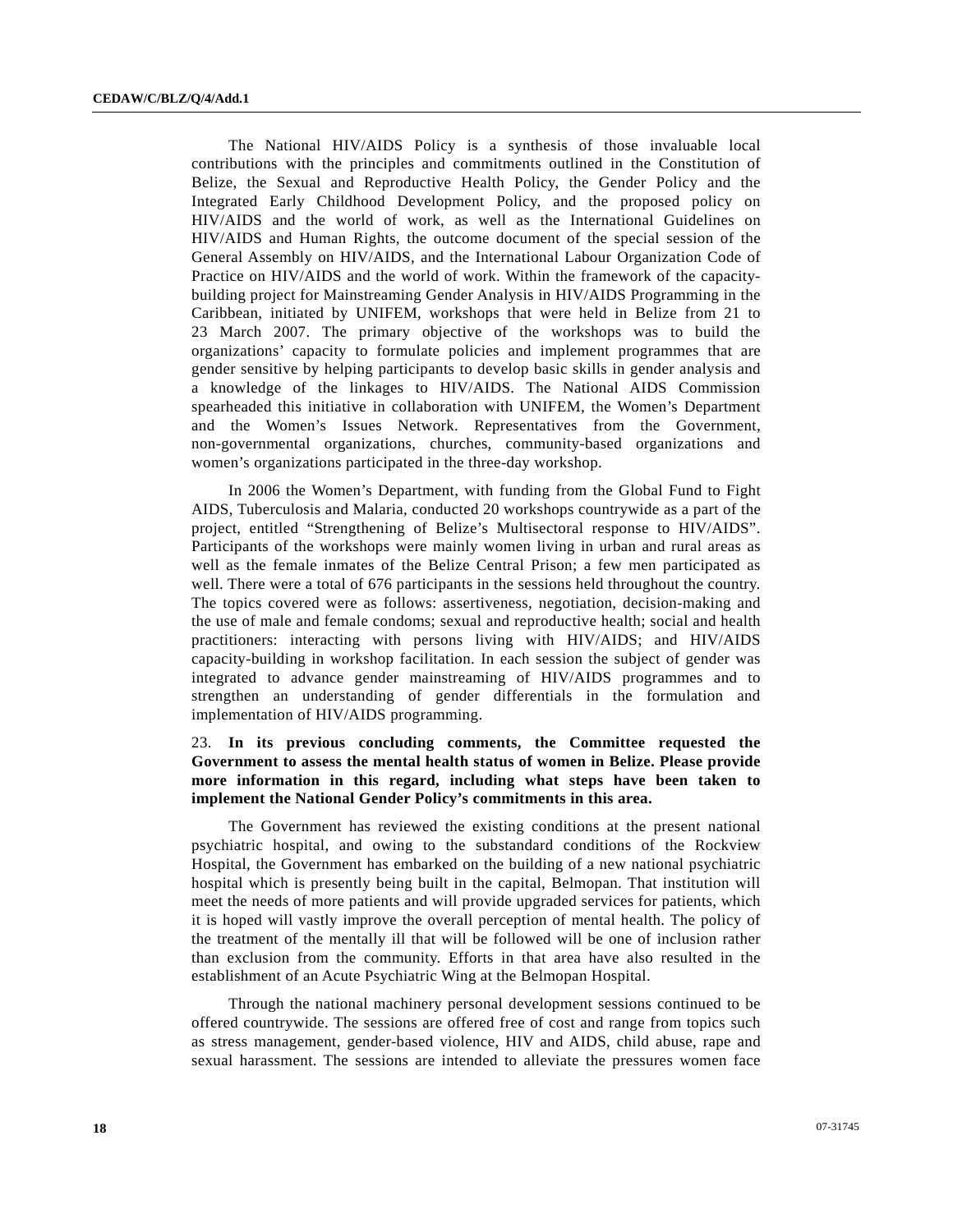within their environment that may contribute to mental instability. Counselling is also offered free of cost to women and if the need arises for women to seek psychiatric help, such assistance is sought through the Women's Department from the national psychiatric hospital. In 2006 a total of 1,721 persons participated in gender sensitization sessions; 2,258 participated in sessions on HIV/AIDS and sexually transmitted infections; 3,216 participated in gender-based violence sessions; and 3,962 persons participated in other sessions on such topics as stress management, conflict resolution, self-esteem, child abuse and sexual harassment.

 The National Plan of Action for Children and Adolescents in Belize 2004-2015 has specific objectives in relation to mental health services. The objectives focus on increasing the accessibility and affordability of mental health services to all children and adolescents and their families. The Plan provides for the development and implementation of comprehensive public awareness programmes on mental health issues affecting children and adolescents. It also looks at examining and revising mental health policies and legislation.

#### **Rural women**

## 24. **Please elaborate on the National Gender Policy's approach to rural women, and in particular whether the policy covers specific issues faced by Mayan women described in the report.**

 The National Gender Policy's approach to rural women continues to be one that encompasses all cultural groups. Although some attempt has been made through the national machinery to address the needs of Mayan women, there has not been specific attention in this area mainly because the needs of other ethnic groups such as Garifuna, Mestizo and Creole women remain very much the same in rural areas. Outreach programmes initiated by the national machinery in the districts of Toledo and Stann Creek, where most Mayan women reside, continue to be one of the primary modes of reaching these women. In Toledo the Women's Department is affiliated with 12 women's groups that are predominantly made up of Mayan women from the rural villages of Santa Cruz, San Antonio, Santa Anna, Forest Home, San Felipe, Barranco and San Pedro Columbia. In Dangriga (Stann Creek) the Department works closely with the women from Maya Centre, Maya Mopan and Red Bank Village.

 In addition, through the Belize Rural Development Programme, which offers grants to rural women to develop microenterprises, Mayan women are also affected. The Women's Department's Global Fund project also integrated, as part of the activities for 16 Days of Activism Against Gender-Based Violence, a two-day women's craft expo. One hundred and sixty-one women from throughout the country participated in small business management training and hands-on craft training. Thirty per cent of the women who benefited from the women's expo were Mayan women. The national machinery has also recently embarked on a project with the Young Women's Christian Association that aims specifically at alleviating poverty among rural women, especially Mayan rural women. The project aims to empower rural women through skills training to achieve economic independence.

## 25. **Please describe what measures the Government has in place to enhance rural women's access to credit.**

 Poverty reduction forms the centrepiece of the Government's development strategy. This strategy addresses rural poverty by developing appropriate financing and credit for